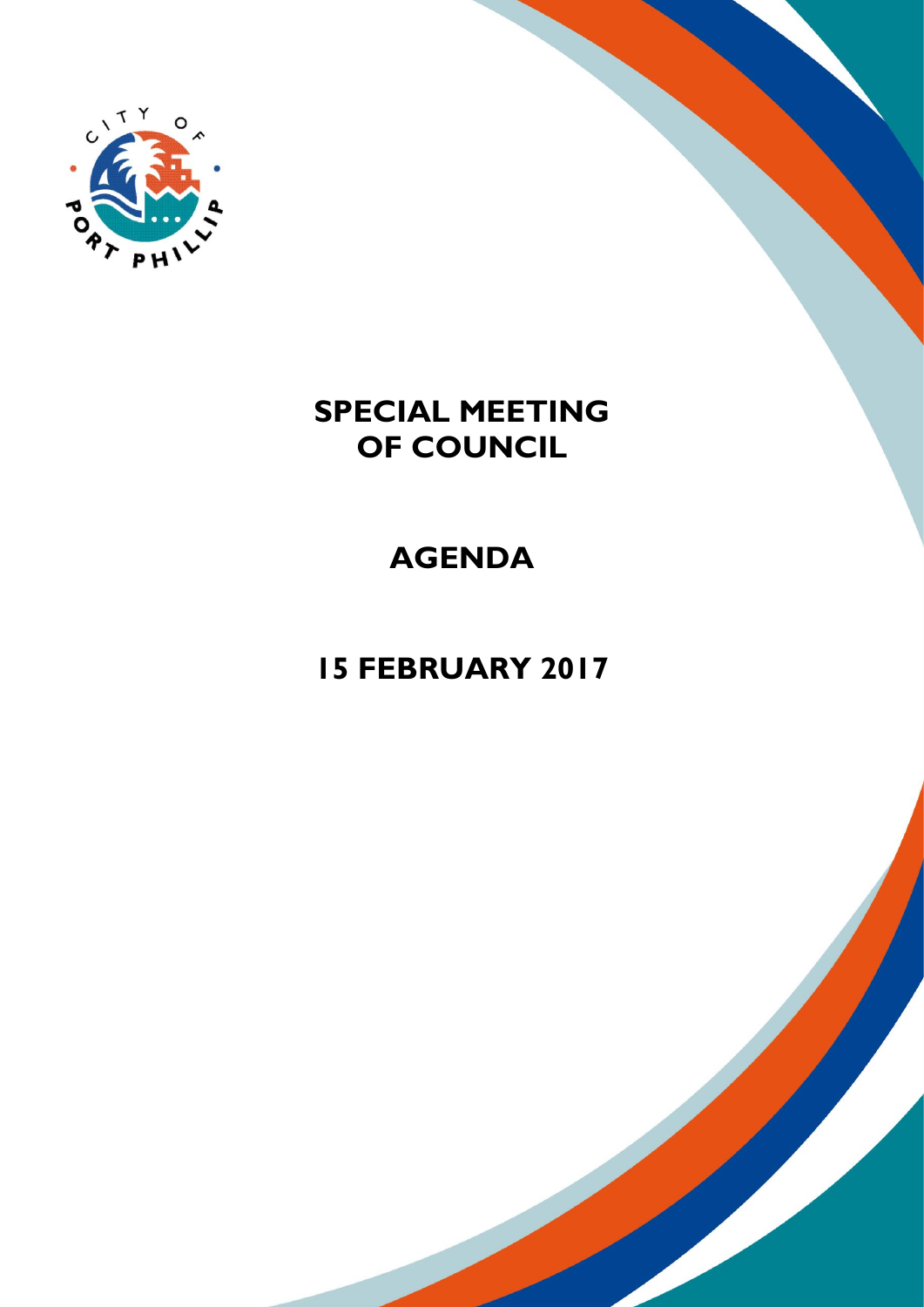## *Special Meeting of Council*

### *Welcome*

*Welcome to this Special Meeting of the Port Phillip City Council.*

*Council Meetings are an important way to ensure that your democratically elected representatives are working for you in a fair and transparent way. They also allow the public to be involved in the decision making process of Council.*

### *About this meeting*

*There are a few things to know about tonight's meeting.* 

*Only the items specified in the agenda will be considered unless all Councillors are present and unanimously agree to include another matter on tonight's agenda.* 

*Each item has a report written by a Council officer outlining the purpose of the report, all relevant information and a recommendation. Council will consider the report and either accept the recommendation or make amendments to it. All decisions of Council are adopted if they receive a majority vote from the Councillors present at the meeting.*

### *Public Question Time*

*There is no opportunity at this meeting for the public to ask general questions unless the Chairperson determines otherwise.* 

### *Public Comment*

*Any person who has made a written submission on an item pursuant to section 223 of the Local Government Act and requested that she or he be heard in support of that written submission will be entitled to address Council and / or ask a question. Any other public comment at this meeting is at the discretion of the Chairperson.* 

*If you would like to ask a question and / or address the Council on any of the items being discussed tonight, please fill in the blue 'Do You Wish to make a Public Comment' form located outside the Chamber and give to the Administrative Officer.* 

*When your item is being discussed the Chairperson will call your name and ask you to address the Council and / or ask your question. If somebody has already raised an issue you agree with, there is no need to repeat it.* 

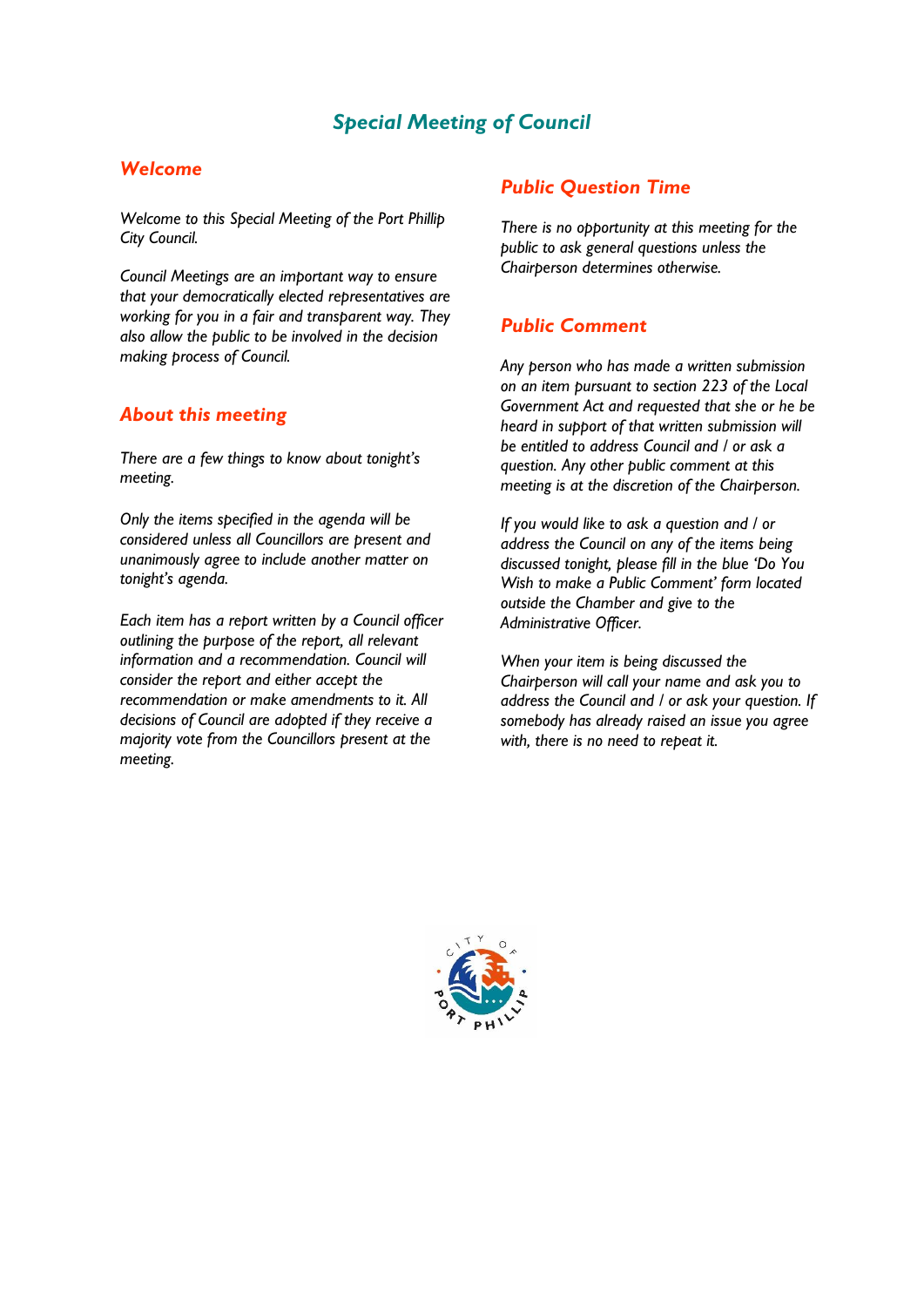# **PORT PHILLIP CITY COUNCIL SPECIAL MEETING OF COUNCIL**

#### **To Councillors**

Notice is hereby given that a **Special Meeting of Council** of the **Port Phillip City Council** will be held in **St Kilda Town Hall** on **Wednesday, 15 February 2017 at 6.00pm.**

## **AGENDA**

#### **1 APOLOGIES**

### **2 PRESENTATION OF REPORT**

*2.1 Review of Councillor Code of Conduct February 2017.......................................................................[.7](#page-4-0)*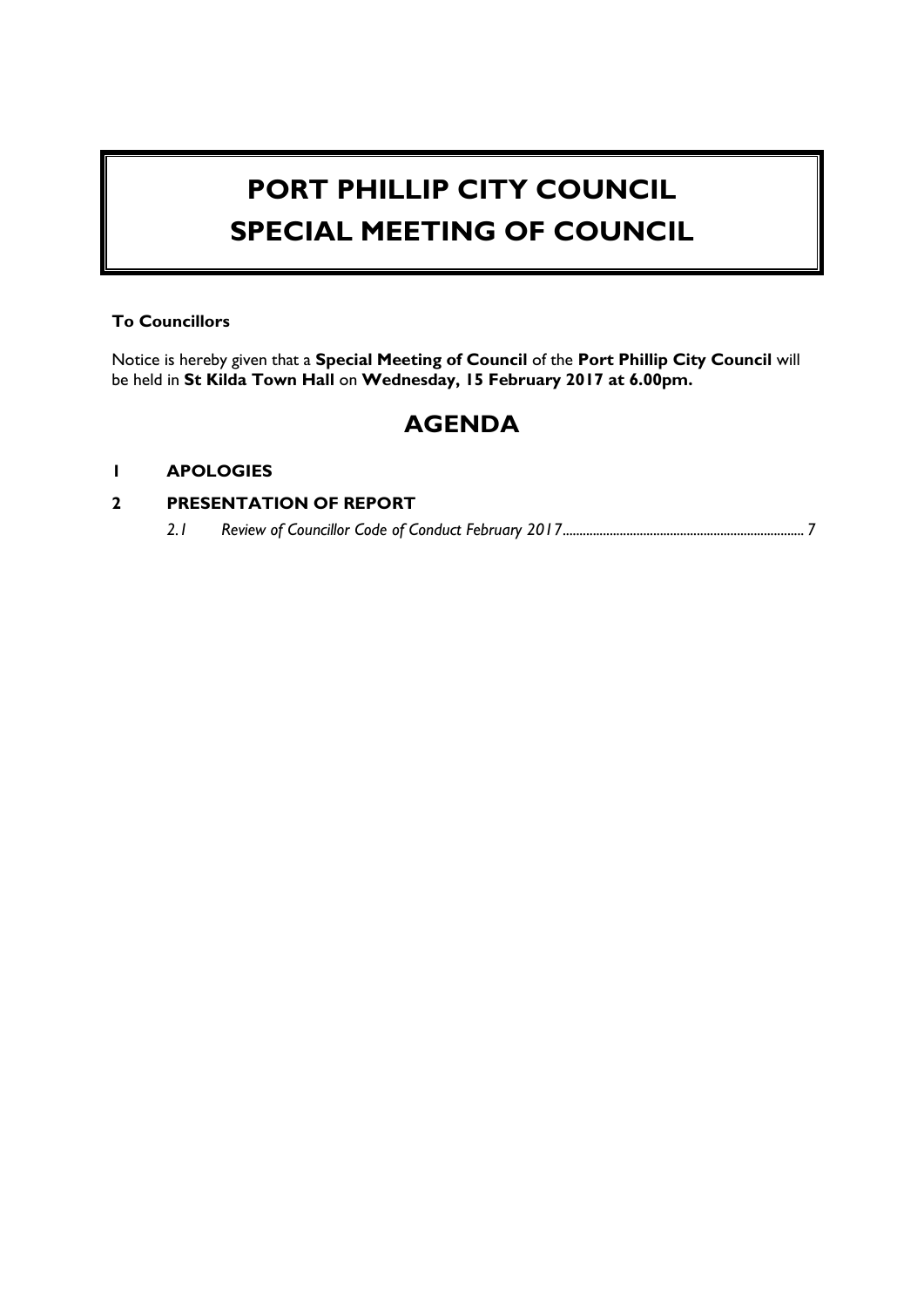

## **2. PRESENTATION OF REPORTS**

| 2.1 |  |  |  |  |
|-----|--|--|--|--|
|     |  |  |  |  |

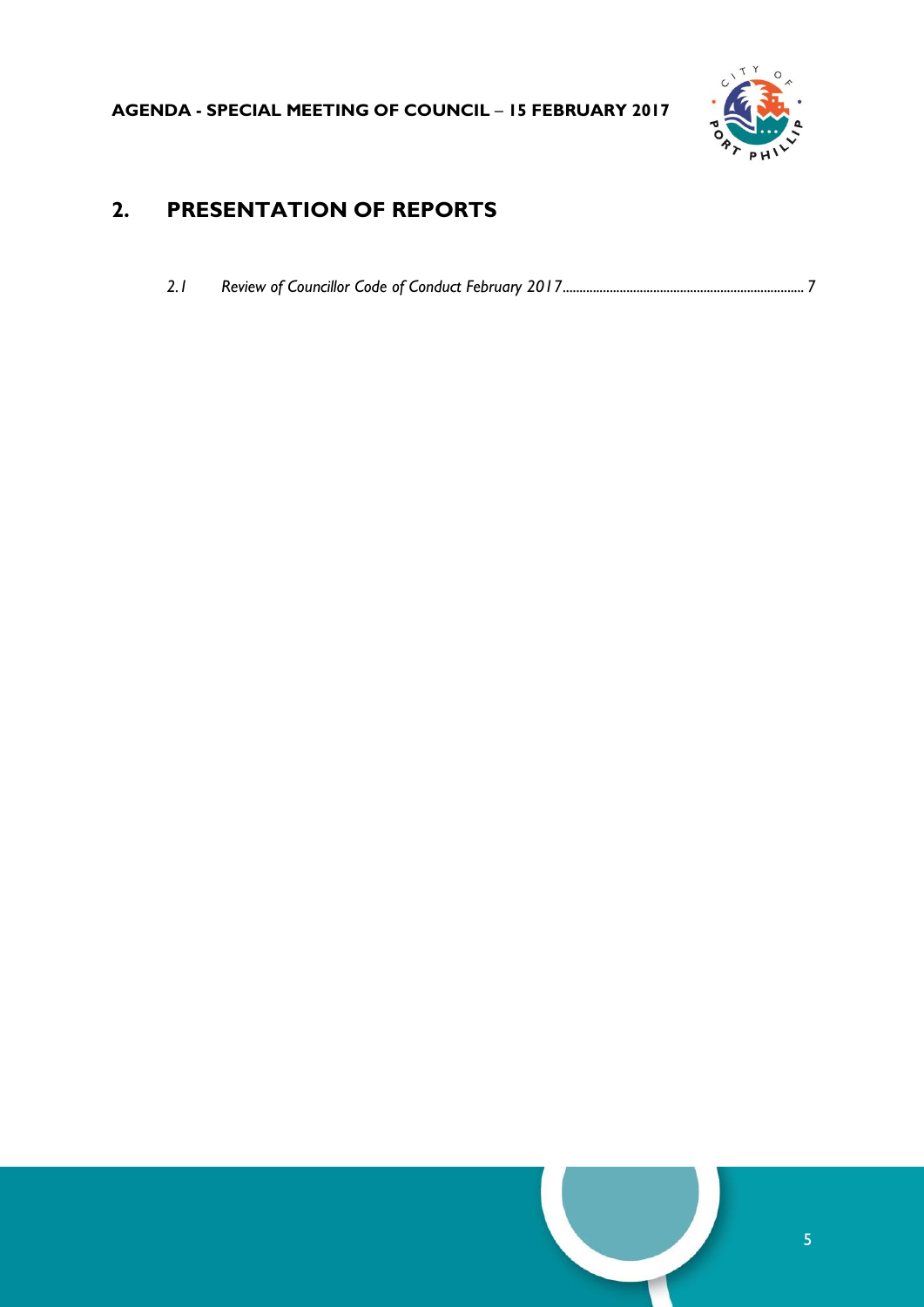

<span id="page-4-0"></span>

| 2.1                     | <b>REVIEW OF COUNCILLOR CODE OF</b><br><b>CONDUCT FEBRUARY 2017</b> |
|-------------------------|---------------------------------------------------------------------|
| LOCATION/ADDRESS:       | <b>WHOLE OF MUNICIPALITY</b>                                        |
| <b>GENERAL MANAGER:</b> | <b>DORON KARLINER, GOVERNANCE</b>                                   |
| <b>PREPARED BY:</b>     | <b>MURRAY CHICK, COORDINATOR</b><br><b>GOVERNANCE</b>               |
| <b>TRIM FILE NO:</b>    | F14/321                                                             |
| <b>ATTACHMENTS:</b>     | 1. Councillor Code of Conduct revised                               |

#### **PURPOSE**

 For Council to review its Councillor Code of Conduct prior to 22 February 2017 to meet Council's statutory obligations under section 76C of the Local Government Act 1989.

#### $\mathbf{L}$ **RECOMMENDATION**

That Council:

1.1 Having reviewed its Councillor Code of Conduct in accordance with sec 76C(2) of the Local Government Act 1989 approves the Councillor Code of Conduct (attachment 1).

#### $2.$ **BACKGROUND**

- 2.1 Council adopted its Councillor Code of Conduct at an Ordinary Council meeting on 28 June 2016.
- 2.2 At the 7 November 2016 Special Council meeting all Councillors made a written declaration before the Chief Executive Officer that they have read and agree to abide by the Code of Conduct.
- 2.3 Section 76C (2) of the Local Government Act 1989 (the Act) requires Council within 4 months after a general election (22 February 2017) to
	- 2.3.1 Call a Special Meeting of Council solely for the purpose of reviewing the Councillor Code of Conduct; and
	- 2.3.2 At that Special Meeting, approve any amendments to be made to the Councillor Code of Conduct determined by the Council to be necessary following the review of the Councillor Code of Conduct.

#### $\overline{\mathbf{3}}$ . **KEY INFORMATION**

3.1 This meeting is for Council to formally review its Councillor Code of Conduct and to make amendments if necessary.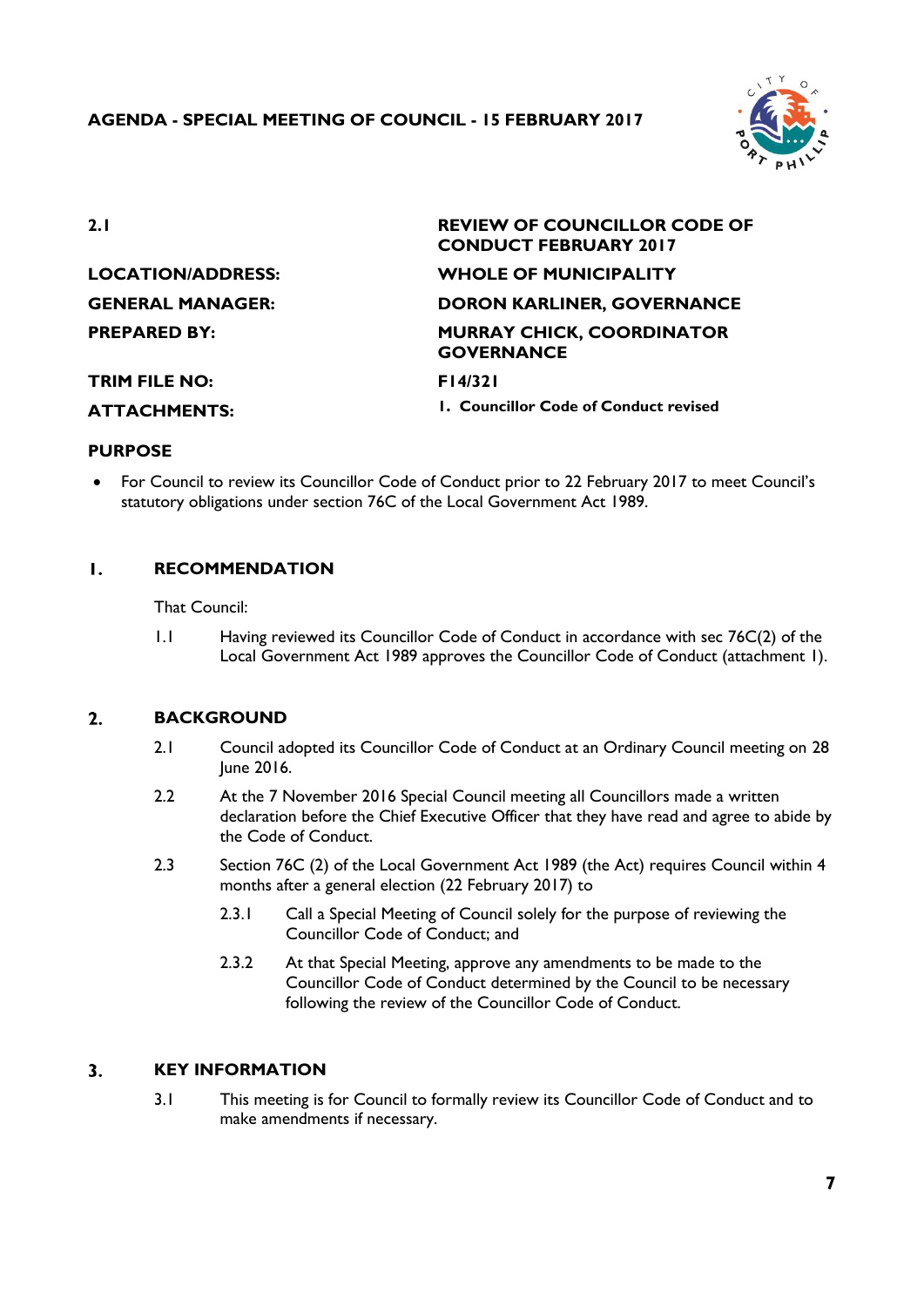### **AGENDA - SPECIAL MEETING OF COUNCIL - 15 FEBRUARY 2017**



- 3.2 This report recommends altering the signing pages of the Code of Conduct so that all written declarations made by Councillors and witnessed by the CEO are contained in an individual signature block as recommended by the Local Government Department. Attachment 1 reflects this revision to the Code of Conduct adopted by Council on 28 June 2016.
- 3.3 Council's current adopted Code of Conduct clause 3.3 Media reads as follows:
	- 3.3.1 The Mayor is the Council's primary media spokesperson.
	- 3.3.2 The Mayor may authorise the Deputy Mayor to be the media spokesperson if the Mayor is unavailable but can also authorise Ward Councillors to be media spokespersons on relevant ward issues from time to time.
	- 3.3.3 On any internal organisational matters, the CEO is the Council spokesperson.
	- 3.3.4 Councillors should refer any media related enquiries to the Mayor and Media Centre.
	- 3.3.5 Councillors should not engage with the media directly without the consent of the Mayor, as the Council spokesperson.
- 3.4 Councillors through the review process have also highlighted the following potential replacement wording in the Councillor Code of Conduct for clause 3.3 Media:
	- *3.4.1 The Act provides that the Mayor is the principal spokesperson for the Council.*
	- *3.4.2 The Mayor may authorise the Deputy Mayor and/or Ward Councillors to be the media spokesperson.*
	- *3.4.3 On any internal organisational matters, the CEO is the Council spokesperson.*
	- *3.4.4 Councillors may express their individual personal views through the media. When this occurs, it needs to be clear that any such comment is a personal view and does not represent the position of Council. Any such commentary should not include any remarks that could reasonably be construed as being derogatory, offensive or insulting to any person.*
	- *3.4.5 Prior to Councillors exercising their right under section d) above, Councillors should endeavour to consult the Mayor and inform the media centre.*
- 3.5 The attached Councillor Code of Conduct has been amended to reflect the above changes as detailed in paragraph 3.4 of this report to clause 3.3 Media for Council's consideration.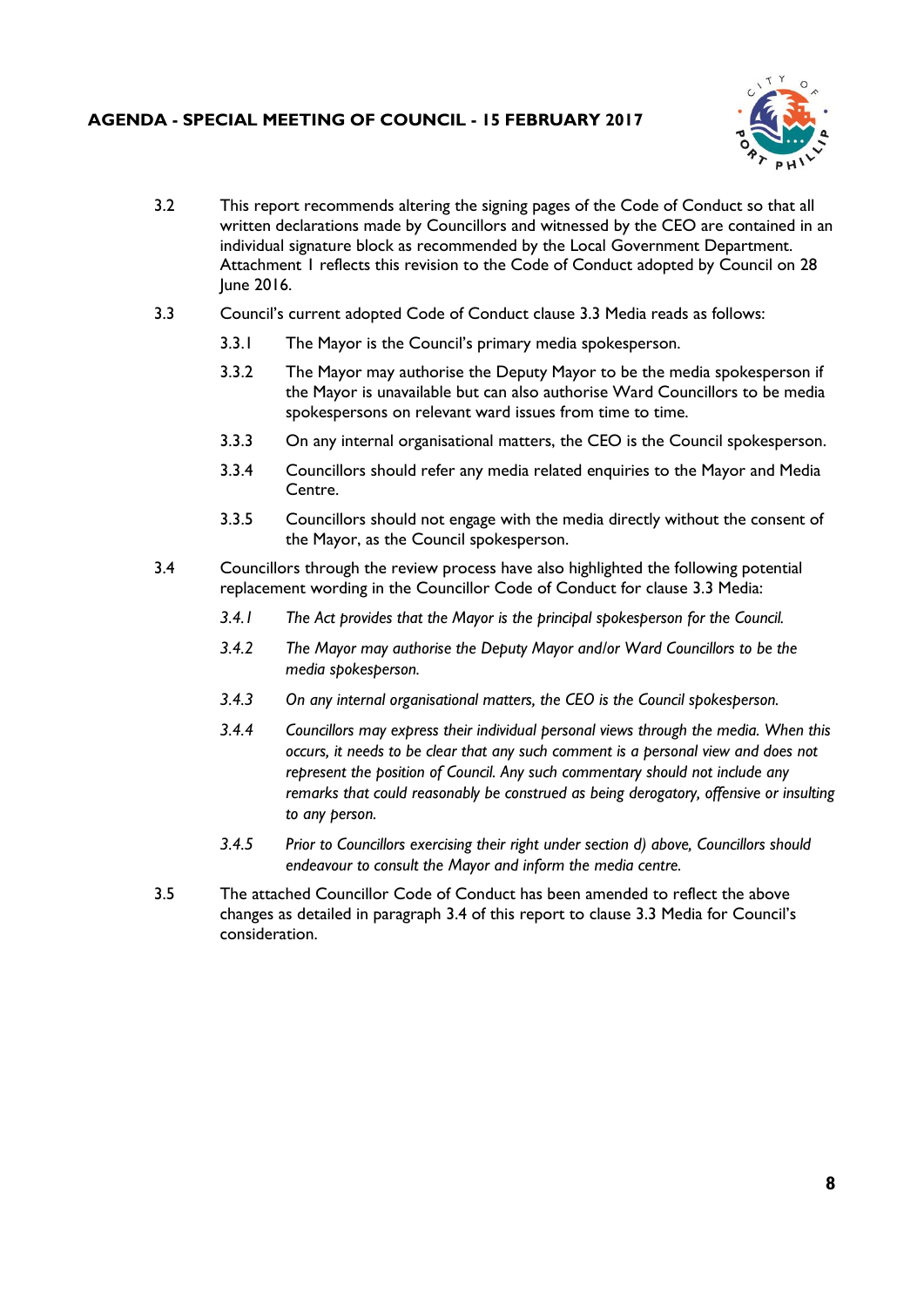

## *FURTHER SUPPORTING INFORMATION*

#### $\overline{\mathbf{4}}$ . **ALIGNMENT TO COUNCIL PLAN AND COUNCIL POLICY**

- 4.1 Council is committed to lead in demonstrating good governance to the community. This is reflected as a core theme of the Council Plan 'Engaged' – a well governed City'.
- 4.2 The revised Councillor Code of Conduct has sought to strengthen this commitment to good governance by embedding the proactive approach taken by Council to develop and maintain a team culture to fulfil Council's role in the stewardship of the City of Port Phillip.

#### $5.$ **CONSULTATION AND STAKEHOLDERS**

5.1 The review of the Councillor Code of Conduct has involved all Councillors through a series of internal discussions held on 13 December 2016 and 20 December 2016 together with a workshop which was held on 25 January 2017. At this workshop Councillors also received examples of other Councils' adopted Councillor Codes of Conduct.

#### $6.$ **LEGAL AND RISK IMPLICATIONS**

- 6.1 Council has a legal requirement under section 76C (2) of the Act to review its Councillor Code of Conduct within 4 months after a general election (22 February 2017).
- 6.2 Sections 76C (6A) and (6B) of the Act states that within one month of amendments to the Councillor Code of Conduct being approved by Council, all Councillors must make a written declaration before the Chief Executive Officer as witness that they have read and agree to abide by the Code of Conduct.

#### $\overline{7}$ . **SUSTAINABILITY – Triple Bottom Line**

7.1 The Councillor Code of Conduct in the introduction refers to the Councillors interest to uphold the Objectives of the Local Government Act 1989 ("the Act") in Section 3c that includes:

> (1) The primary objective of a Council is to endeavour to achieve the best outcome for the local community having regard to the long term and cumulative effects of decisions

(2) In seeking to achieve its primary objective, a Council must have regard to promoting the social, economic and environmental viability and sustainability of the municipal district.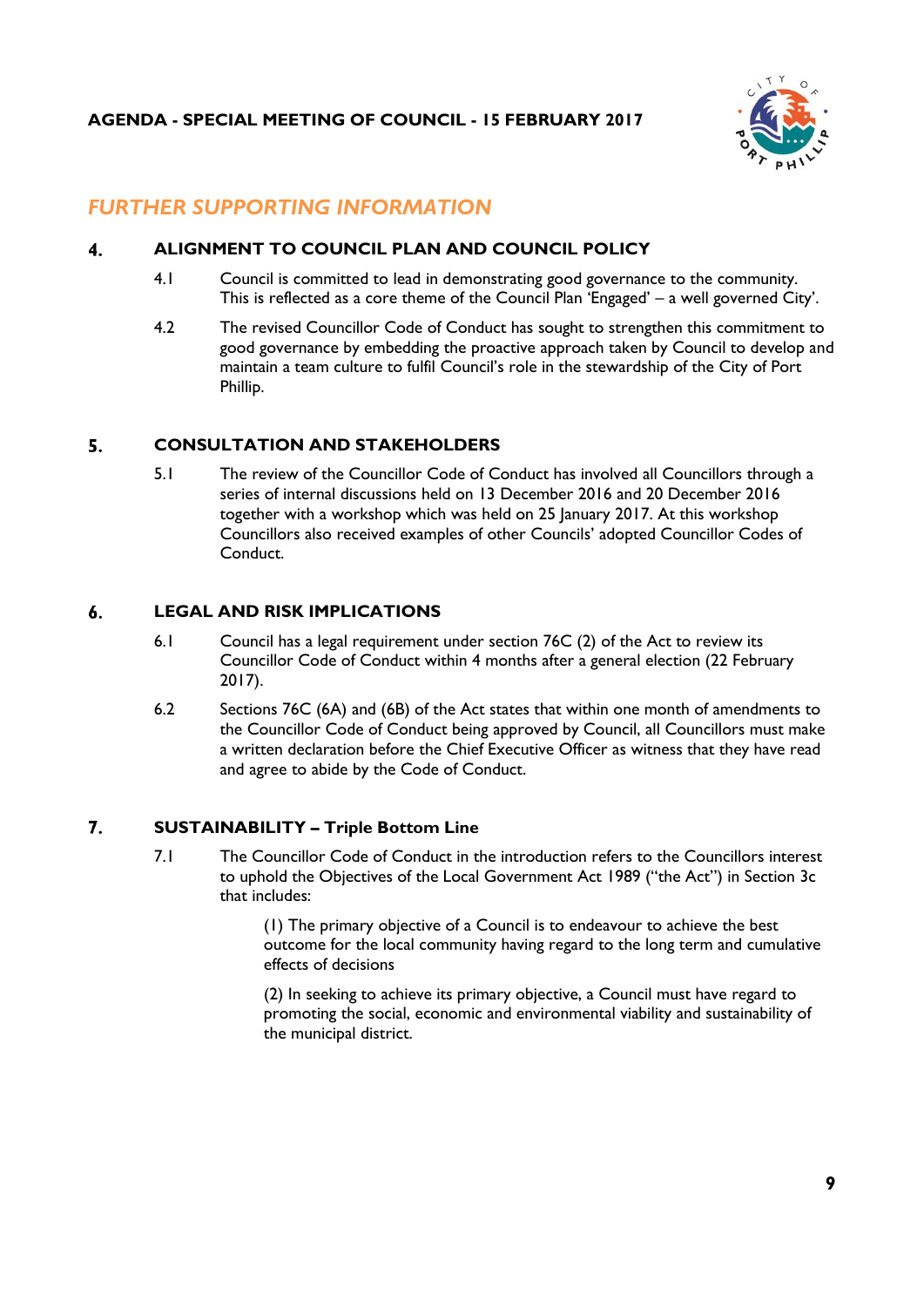

#### 8. **IMPLEMENTATION STRATEGY**

- 8.1 Council is required to review the Councillor Code of Conduct by 22 February 2017 and if amendments are made at this Special Meeting of Council then all Councillors must make a written declaration before the Chief Executive Officer by 15 March 2017 that they have read and agree to abide by the Councillor Code of Conduct.
- 8.2 The reviewed Councillor Code of Conduct will be given to each Councillor and made available for public inspection at all three town halls and also placed on Council's website immediately following Council's consideration and endorsement.

#### 9. **OFFICER DIRECT OR INDIRECT INTEREST**

9.1 No officers involved in the preparation of this report have any direct or indirect interest in the matter.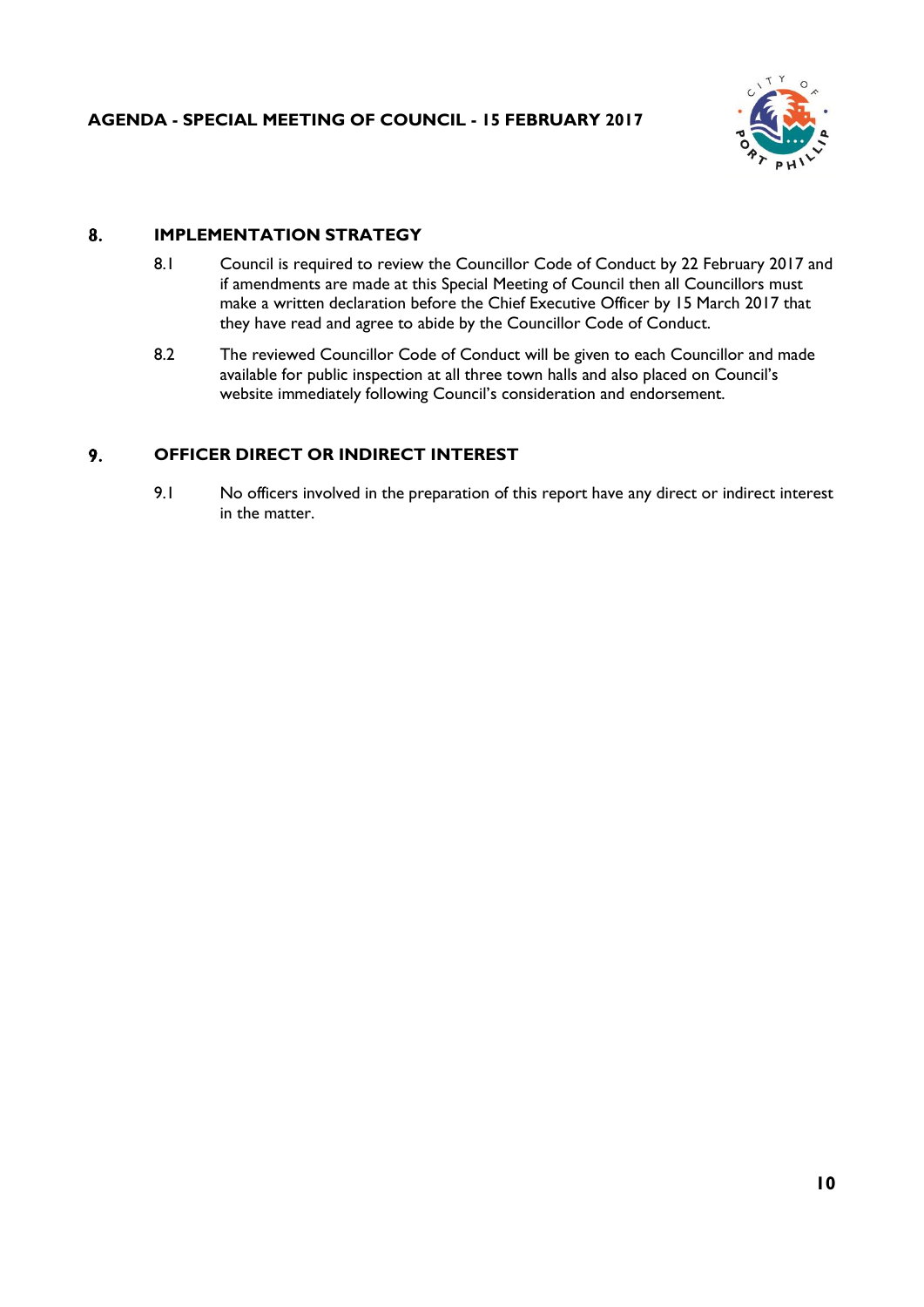### **1. Purpose of the Code of Conduct**

Councillors respect and are committed to the stewardship of the City of Port Phillip and will lead in good governance practice. Councillors will embed best practice through a constructive team culture to meet our legislative responsibilities. We will develop and maintain good working relationships between Councillors, and Council and the organisation, to deliver positive outcomes and value to the community. In the interests of the City of Port Phillip community we will uphold the Objectives of the Local Government Act 1989 ("the Act") in Section 3c, comply with our core legislative responsibilities and uphold Council's supporting policies and procedures we've committed to in this Code of Conduct.

## **2. Our Legislative roles and responsibilities**

#### **2.1 Primary Principle of Councillor Conduct**

Councillors understand and will respect the primary principle of Councillor Conduct prescribed in Section 76B of the Act, which is that a Councillor must:

- (a) act with integrity; and
- (b) impartially exercise his or her responsibilities in the interests of the [local community;](http://www.austlii.edu.au/au/legis/vic/consol_act/lga1989182/s1a.html#local_community) and
- (c) not improperly seek to confer an advantage or disadvantage on any [person.](http://www.austlii.edu.au/au/legis/vic/consol_act/lga1989182/s3.html#person)

#### **2.2 General Councillor Conduct Principles**

In addition to the primary principle of [councillor](http://www.austlii.edu.au/au/legis/vic/consol_act/lga1989182/s3.html#councillor) conduct, [Councillors](http://www.austlii.edu.au/au/legis/vic/consol_act/lga1989182/s3.html#councillor) understand and will respect the general Councillor Conduct Principles prescribed in Section 76BA in performing the role as Councillor. They must therefore:

- a) avoid conflicts between his or her public duties as a [Councillor](http://www.austlii.edu.au/au/legis/vic/consol_act/lga1989182/s3.html#councillor) and his or her [personal](http://www.austlii.edu.au/au/legis/vic/consol_act/lga1989182/s3.html#person) interests and obligations;
- b) act honestly and avoid statements (whether oral or in writing) or actions that will or are likely to mislead or deceive a [person;](http://www.austlii.edu.au/au/legis/vic/consol_act/lga1989182/s3.html#person)
- c) treat all [persons](http://www.austlii.edu.au/au/legis/vic/consol_act/lga1989182/s3.html#person) with respect and have due regard to the opinions, beliefs, rights and responsibilities of other [Councillors,](http://www.austlii.edu.au/au/legis/vic/consol_act/lga1989182/s3.html#councillor) [Council staff](http://www.austlii.edu.au/au/legis/vic/consol_act/lga1989182/s3.html#council_staff) and other [persons;](http://www.austlii.edu.au/au/legis/vic/consol_act/lga1989182/s3.html#person)
- d) exercise reasonable care and diligence and submit himself or herself to the lawful scrutiny that is appropriate to his or her office;
- e) endeavour to ensure that public resources are used prudently and solely in the public interest;
- f) act lawfully and in accordance with the trust placed in him or her as an elected representative;
- g) support and promote these principles by leadership and example and act in a way that secures and preserves public confidence in the office of [Councillor.](http://www.austlii.edu.au/au/legis/vic/consol_act/lga1989182/s3.html#councillor)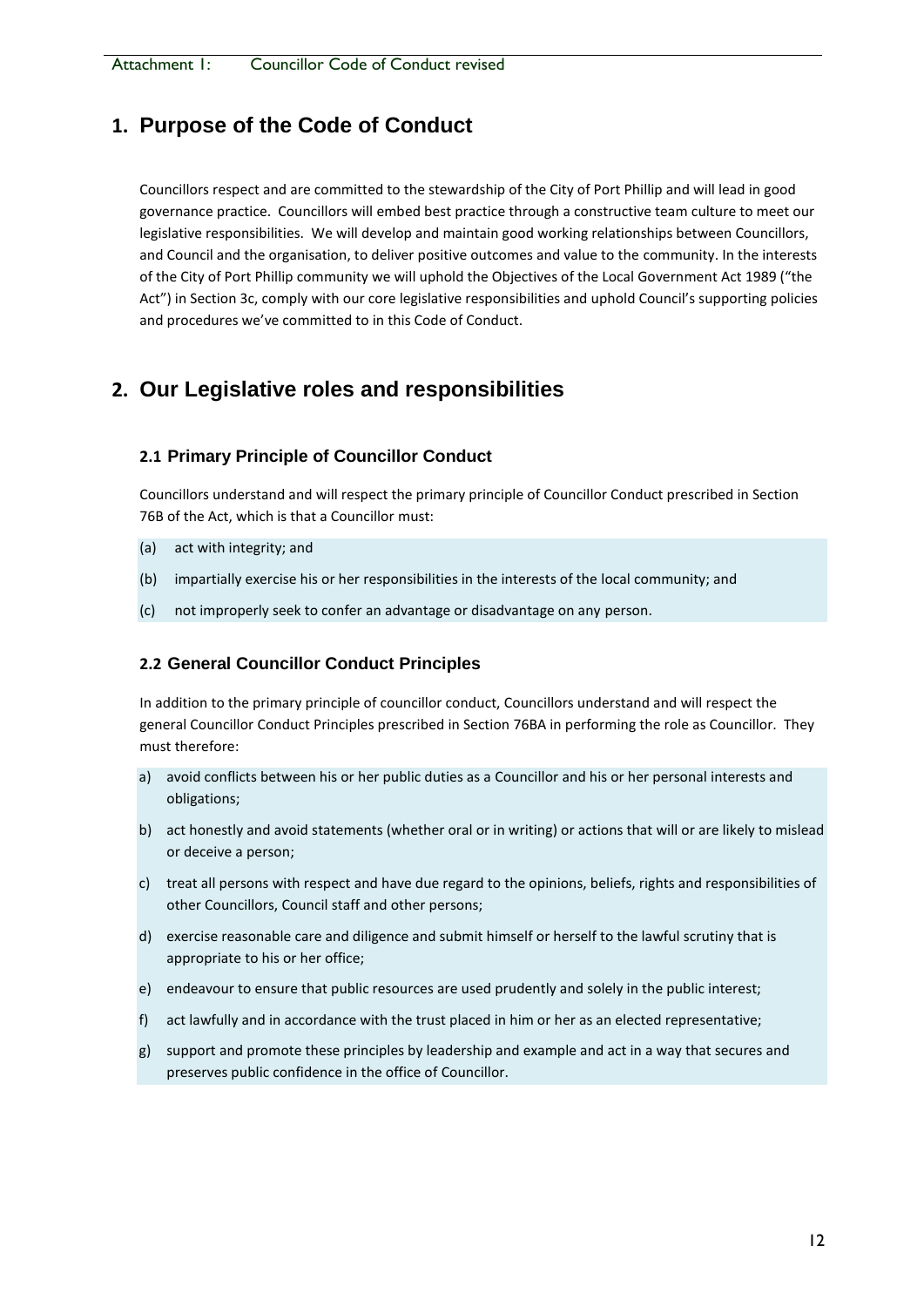Attachment 1: Councillor Code of Conduct revised

#### **2.3 Role of Councillors**

Councillors understand and will respect the definition of the role of a Councillor in Section 65 of the Act:

(1) The role of a councillor is—

(a) to participate in the decision-making of the council; and

(b) to represent the local community in that decision-making; and

(c)to contribute to the strategic direction of the council through the development and review of key strategic documents of the council, including the council plan.

- (2) In performing the role of councillor, a councillor must—
	- (a) consider the diversity of interests and needs of the local community; and
	- (b) observe principles of good governance and act with integrity; and

(c) provide civic leadership in relation to the exercise of the various functions and responsibilities of the council under this Act and other Acts; and

(d) participate in the responsible allocation of the resources of council through the annual budget; and

(e) facilitate effective communication between the council and the community.

(3) The role of a councillor does not include the performance of any functions that are specified as functions of the Chief Executive Officer under Section 94A.

#### **2.4 Role of the Mayor**

Councillors understand and will respect the definition of the functions of the Mayor in Section 73AA of the Act:

The functions of the mayor of a council include—

(a) providing guidance to councillors about what is expected of a councillor including in relation to the role of a councillor under Section 65, and the observation of the councillor conduct principles and the Councillor Code of Conduct by councillors under Sections 76B, 76BA and 76C; and

- (b) acting as the principal spokesperson for the council; and
- (c) supporting good working relations between councillors; and
- (d) carrying out the civic and ceremonial duties of the office of mayor.

#### **2.5 Role of the CEO**

Councillors understand and will respect the responsibilities of the CEO outlined in Section 94A of the Act:

(1) A Chief Executive Officer is responsible for—

- (a) establishing and maintaining an appropriate organisational structure for the Council and
- (b) ensuring that the decisions of the Council are implemented without undue delay; and
- 13 (c) the day to day management of the Council's operations in accordance with the Council Plan; and
- (ca) developing, adopting and disseminating a code of Conduct for Council staff; and
- (d) providing timely advice to the Council and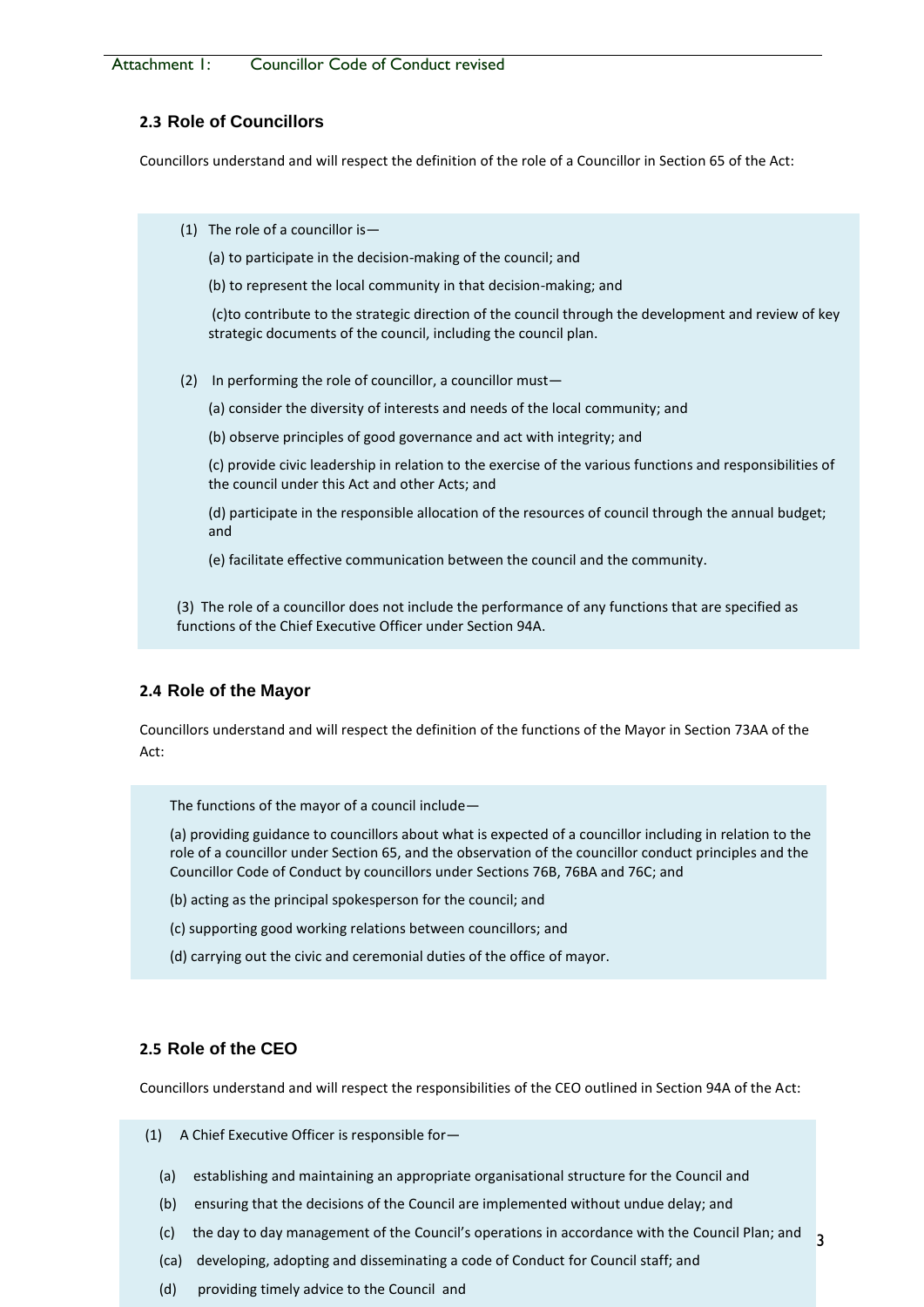#### **2.6 Conflicts of Interest and Disclosure**

Councillors understand and will discharge the responsibility of disclosing conflicts of interest outlined in Sections 77 to 79D of the Act:

- a) If a Councillor has a conflict of interest in a matter which is to be considered at a meeting of the Council, a special committee, audit committee or Section 223 committee or at an assembly of Councillors, the Councillor must disclose the conflict of interest and observe the related obligations in accordance with the provisions of the Act.
- b) Unless an exception applies, a Councillor who has a direct interest in a matter has a conflict of interest. A Councillor has a direct interest in a matter if there is a reasonable likelihood that the benefits, obligations, opportunities or circumstances of the Councillor would be directly altered if the matter is decided in a particular way. This includes where there is a reasonable likelihood that the person will receive a direct benefit or loss that can be measured in financial terms and where the Councillor has, or member of the person's family have, a controlling interest in a company or other body that has a direct interest in the matter.
- c) Assuming that no exception applies, a conflict of interest also exists where a Councillor has any of the six types of indirect interest. These are:
	- Close association an indirect interest because of a close association with a family member, relative or member of the household who has a direct interest
	- Indirect financial interest including holding shares above a certain value in a company with a direct interest
	- Conflicting duty a conflicting duty arising from having particular responsibilities to a person or organisation with a direct interest
	- Applicable gift receipt of an applicable gift or gifts from a person or organisation with a direct interest
	- Interested party by having become involved in civil proceedings in relation to the matter
	- Residential amenity this occurs where there is a reasonable likelihood that the person's residential amenity will be altered if the matter is decided in a particular way.
- d) Councillors are encouraged to seek information and share any concerns through the CEO (or a person authorised by the CEO) on any matters related to a potential conflict of interest.
- e) Councillors if attending a meeting of Council, a Special Committee or an Assembly of Councillors must make a full disclosure to the meeting of any conflict of interest and may also advise the Chief Executive Officer in writing (email, letter or through a 'Conflicts of Interest Declaration Form').
- f) Officers will maintain a Conflicts of Interest Register for any written disclosures.

#### **2.7 Prohibited Behaviours**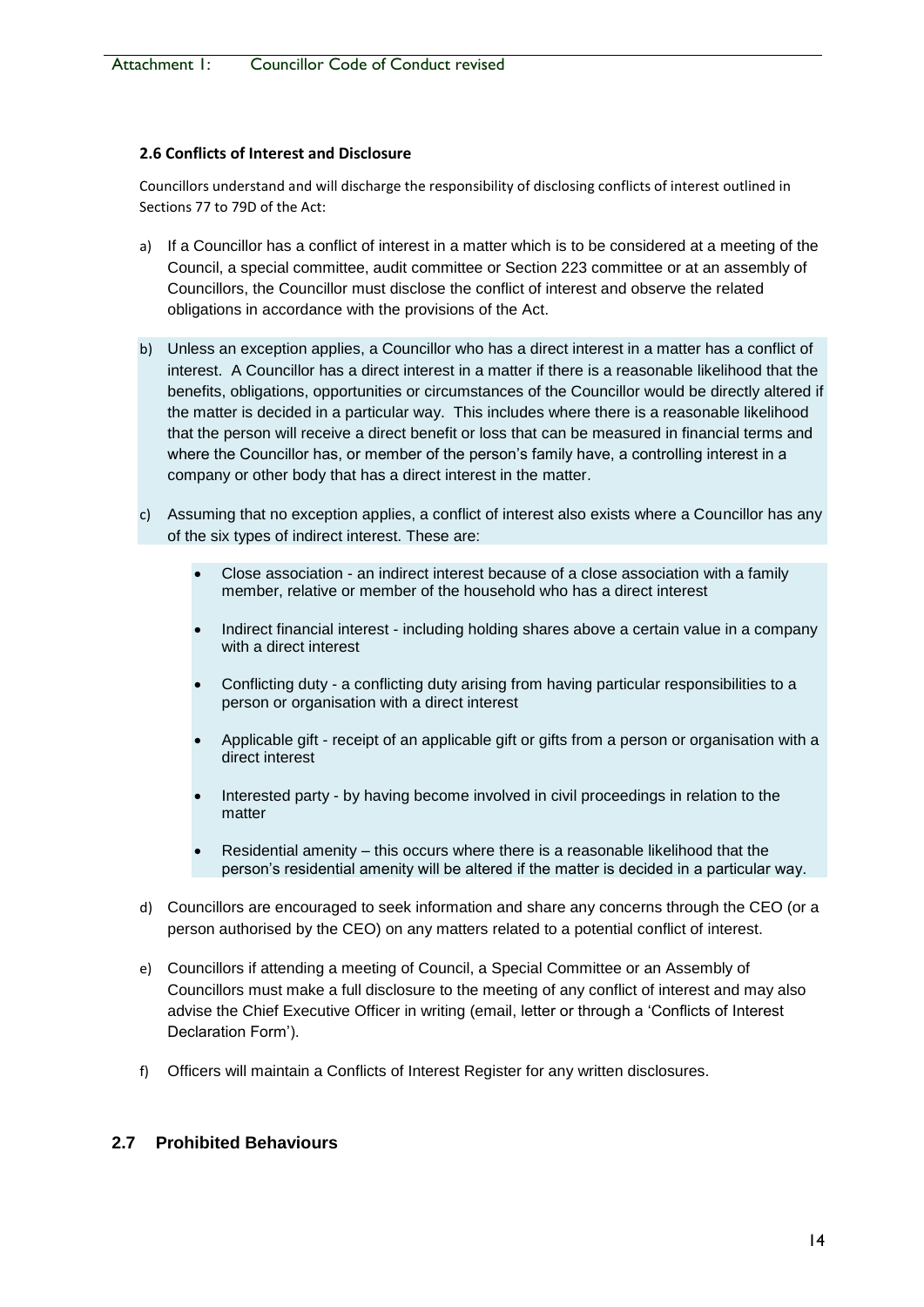#### Attachment 1: Councillor Code of Conduct revised

Consistent with section 76D of the Act, Councillors must not misuse his or her position to:

- a) Gain, or attempt to gain, directly or indirectly, an advantage for themselves or for any other person; or
- b) Cause, or attempt to cause, detriment to the Council or another person

*Misuse of position will result in a penalty: 600 Penalty units or imprisonment for 5 years or both*

In accordance with Section 76 E of the Act, Councillors must not direct, or seek to direct, a member of Council staff:

- a) in the exercise of a delegated power, or the performance of a delegated duty or function of the Council; or
- b) in the exercise of a power or the performance of a duty or function exercise or performed by the member as an authorised officer under this Act or any other Act; or
- c) in the exercise of a power or the performance of a duty or function the member exercises or performs in an office or position the member holds under another Act; or
- d) in relation to advice provided to the Council or a special committee, including advice in a report to the Council or special committee.

*Contravention of this section will result in a penalty: 120 penalty units* 

In accordance with Section 77 of the Act, Councillors will not disclose information that they know, or should reasonably know, is confidential information except in the following circumstances:

- a) for the purposes of any legal proceedings arising out of this Act;
- b) to a court or tribunal in the course of legal proceedings;
- c) pursuant to an order of a court or tribunal;
- d) to the Chief Municipal Inspector to the extent reasonably required by the Chief Municipal Inspector;
- e) to a Councillor Conduct Panel in the course of a hearing and for the purposes of the hearing;
- f) to a municipal monitor to the extent reasonably required by the municipal monitor;
- g) to the extent reasonably required for any other law enforcement purposes.

*Contravention of this section will result in a penalty: 120 penalty units*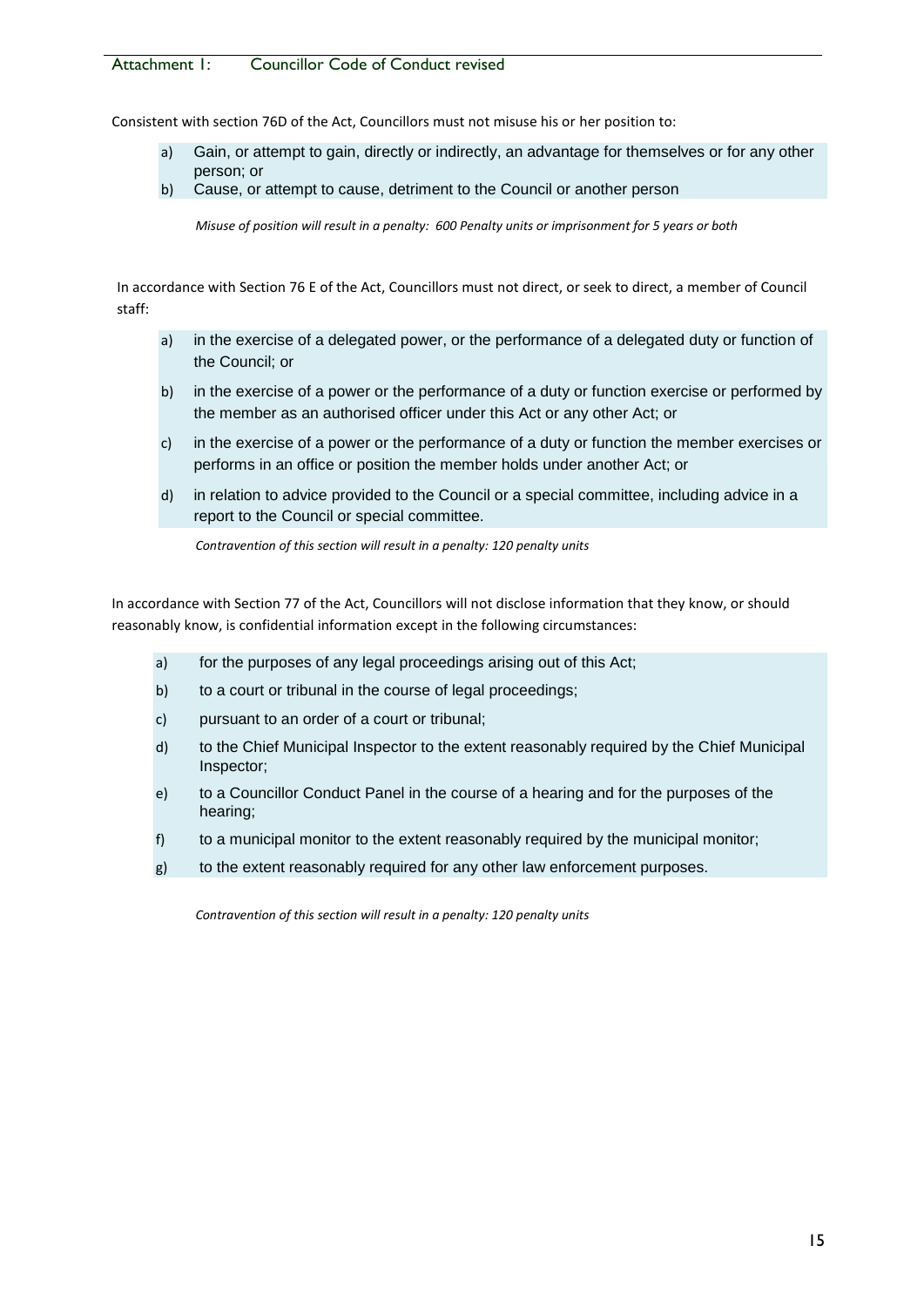### **2.8 Sanctions for contravention of the Councillor Code of Conduct**

Section 81AB(1) specifies that if, after an internal resolution procedure has been conducted, it is found that a Councillor has contravened the Councillor Code of Conduct, the Council may give any or all of the following written directions to the Councillor;

- a) Direct the Councillor to make an apology in a form or manner specified by the Council;
- b) Direct the Councillor to not attend up to, but not exceeding, two meetings of the Council;
- c) Direct that, for a period of up to, but no exceeding, two months commencing a date specified by the Council, the Councillor will
	- I. Be removed from any position where the Councillor represents the Council and
	- II. To not chair or attend any advisory committee or special committee meeting or an assembly of Councillors or any other meeting specified in the direction.

A direction given under Section 81AB (1)(b) must be in respect of the next scheduled meetings of the Council after the direction is made.

### **2.10Other key legislative responsibilities**

In addition to the Act, Councillors understand and will observe their responsibilities under:

| Copyright Act 1968<br>(Commonwealth)                        | Under this Act there are restrictions on publishing and republishing some works. Like<br>everyone else, Councillors are subject to these restrictions                                                                                                                                                                                                                          |
|-------------------------------------------------------------|--------------------------------------------------------------------------------------------------------------------------------------------------------------------------------------------------------------------------------------------------------------------------------------------------------------------------------------------------------------------------------|
| Charter of Human Rights and<br>Responsibilities Act 2006    | This Act protects certain human rights. A public authority must, when making a<br>decision, give proper consideration to these human rights                                                                                                                                                                                                                                    |
| <b>Disability Discrimination Act</b><br>1992 (Commonwealth) | This Commonwealth Act prohibits discrimination on the ground of disability. To the<br>extent that it binds Council, councillors should not do anything which causes Council to<br>contravene the Act.                                                                                                                                                                          |
| Equal Opportunity Act 2010                                  | Section 73 is specifically concerned with discrimination by Councillors. It provides that<br>a Councillor must not discriminate against another Councillor or a member of a<br>Committee. Section 102 of this Act is also specifically concerned with Councillors. It<br>provides that a Councillor must not sexually harass another Councillor or a member of<br>a Committee. |
| Fair Work Act 2009<br>(Commonwealth)                        | This is the Act which regulates workplace relations in Australia. Although Councillors<br>are not covered by the Act, their behaviour and conduct can affect Council's<br>responsibilities as an employer of staff. This can have implications for compliance with<br>the Act.                                                                                                 |
| <b>Health Records Act 2001</b>                              | This Act applies to Council, to the extent to which it provides maternal and child health<br>services (and some other community services). A number of Health Privacy Principles<br>are contained in the Act, and bind Council. Councillors must ensure that they do not<br>do anything which causes Council to contravene any of these principles or the Act<br>more broadly. |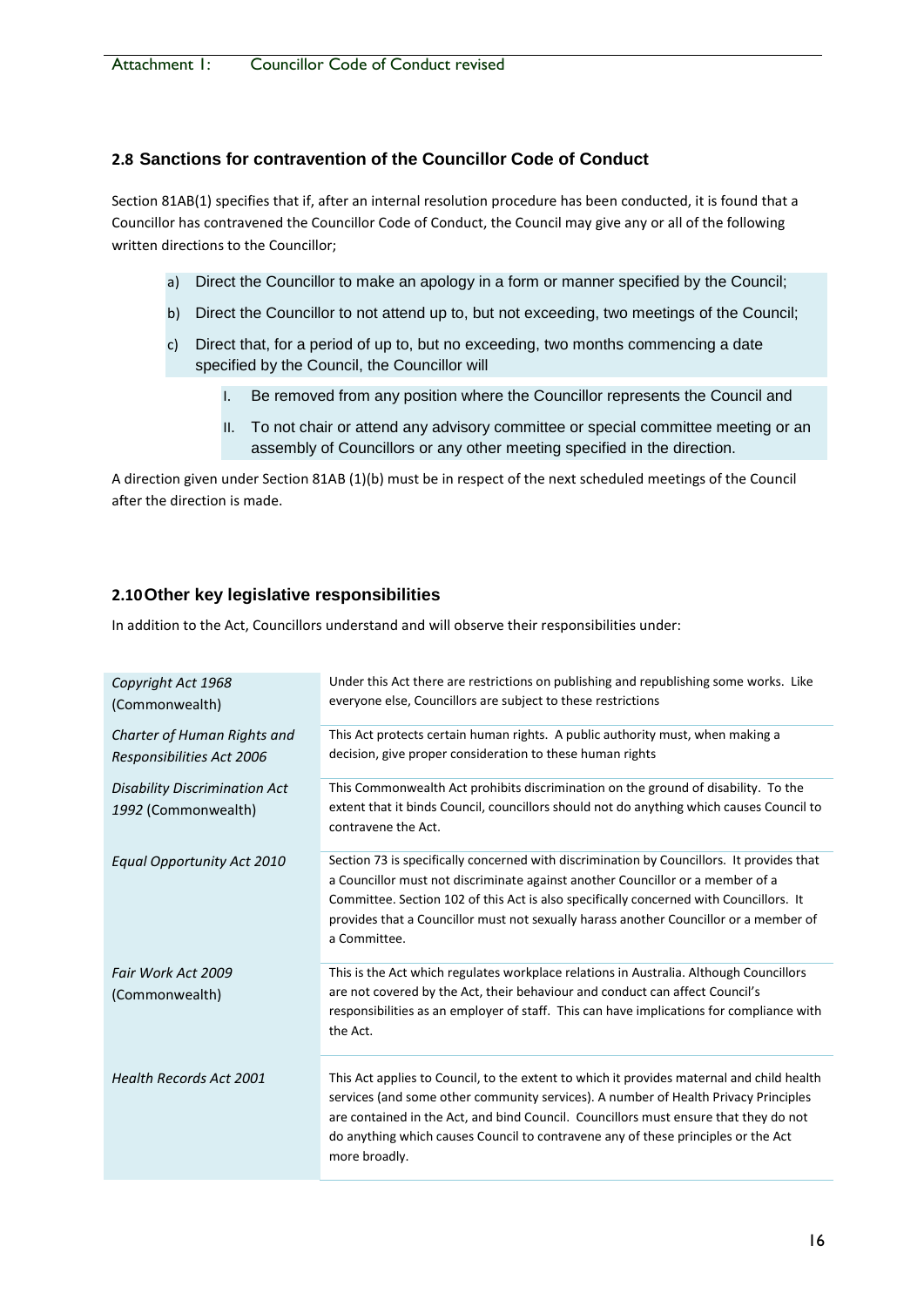| Occupational Health and Safety<br>Act 2004              | This Act imposes a number of duties on Council. One of the duties is to ensure, so far<br>as is reasonably practicable, that persons other than employees of Council are not<br>exposed to risks to their health or safety. The behaviour and conduct of Councillors<br>can affect Council's ability to discharge this duty.                                                                                                                                                                                                                                                                                                                                 |
|---------------------------------------------------------|--------------------------------------------------------------------------------------------------------------------------------------------------------------------------------------------------------------------------------------------------------------------------------------------------------------------------------------------------------------------------------------------------------------------------------------------------------------------------------------------------------------------------------------------------------------------------------------------------------------------------------------------------------------|
| Planning and Environment Act<br>1987                    | This Act regulates land use in Victoria. As both a Planning Authority and Responsible<br>Authority, Council has various obligations and functions. It is important that<br>Councillors help ensure that Council performs these obligations and functions lawfully.                                                                                                                                                                                                                                                                                                                                                                                           |
| Privacy and Data Protection Act<br>2014                 | This is the Act which applies to the Victorian Public Sector, including local government.<br>A number of Information Privacy Principles are contained in the Act. Council is bound<br>by the Act. The behaviour and conduct of councillors can affect Council's compliance<br>with the Act.                                                                                                                                                                                                                                                                                                                                                                  |
| Procedural Fairness - a<br>common law duty              | One of the principles of procedural fairness (or natural justice) is that a decision-maker<br>must not be affected by actual or reasonably apprehended bias. Reasonably<br>apprehended bias can occur when a hypothetical reasonable person might conclude<br>that the decision-maker might not have an open mind or that there might be a conflict<br>of interest on the decision-maker's part. It is possible that a reasonable apprehension<br>of bias in respect of a single councillor can cause Council to breach this principle of<br>procedural fairness. Hence the need for Councillors to keep an open mind and to avoid<br>conflicts of interest. |
| <b>Protected Disclosure Act 2012</b>                    | This Act is concerned with protected disclosures. Certain protected disclosures can be<br>made to Council. This triggers a process, which can lead to IBAC being notified. It is<br>important that Councillors do not do anything to compromise Council's obligations<br>under the Act.                                                                                                                                                                                                                                                                                                                                                                      |
| Racial and Religious Tolerance<br>Act 2001              | Under this Act, a person must not incite hatred, serious contempt, revulsion or severe<br>ridicule on the ground of race or religion. Complaints can be made to the Victorian<br>Equal Opportunity and Human Rights Commission.                                                                                                                                                                                                                                                                                                                                                                                                                              |
| <b>Racial Discrimination Act 1975</b><br>(Commonwealth) | Under section 18C of the Act, a person must not offend, insult, humiliate or intimidate<br>another on the ground of race. Complaints can be made to the Australian Human<br><b>Rights Commission</b>                                                                                                                                                                                                                                                                                                                                                                                                                                                         |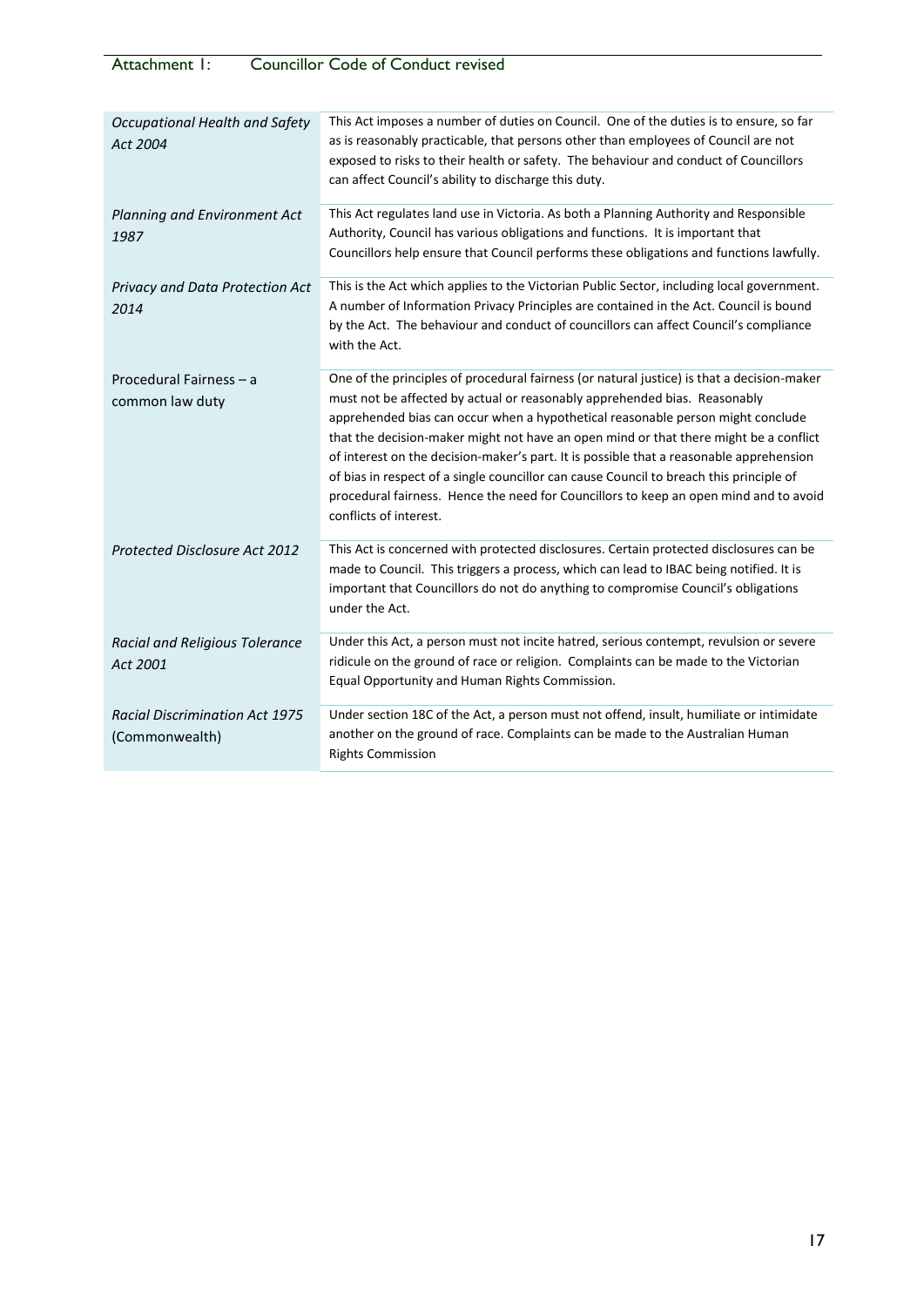## **3 Council's Supporting Policies and Procedures**

### **3.1 Use of Council Provided Resources**

a) Council's *Councillor Support and Reimbursement Policy* details the support provided to Councillors and the basis upon which Councillors will be reimbursed for expenses.

#### **3.2 Gifts and Hospitality**

a) Councillors must be aware of their responsibilities relating to gifts, hospitality and donations. The *Councillor Gift and Hospitality Policy* establishes guidelines to assist Councillors to comply with their responsibilities.

#### **3.3 Media**

- a) The Act provides that the Mayor is the principal spokesperson for the Council.
- b) The Mayor may authorise the Deputy Mayor and/or Ward Councillors to be the media spokesperson.
- c) On any internal organisational matters, the CEO is the Council spokesperson.
- d) Councillors may express their individual personal views through the media. When this occurs, it needs to be clear that any such comment is a personal view and does not represent the position of Council. Any such commentary should not include any remarks that could reasonably be construed as being derogatory, offensive or insulting to any person.
- e) Prior to Councillors exercising their right under section d) above, Councillors should endeavour to consult the Mayor and inform the media centre.

### **3.4 Social Media**

- f) Council recognises that social media is an important platform for communication and engagement and, as such, Councillors may establish and maintain their own social media sites.
- g) Council's website is the principal source of Council's public information.
- h) Councillors may link and disseminate key information from official Council social media sources in messaging to the community.
- i) Councillors should not link or disseminate information that is inconsistent with the resolutions of Council.
- j) Councillors should not make social media posts or media statements that contravene this Code of Conduct.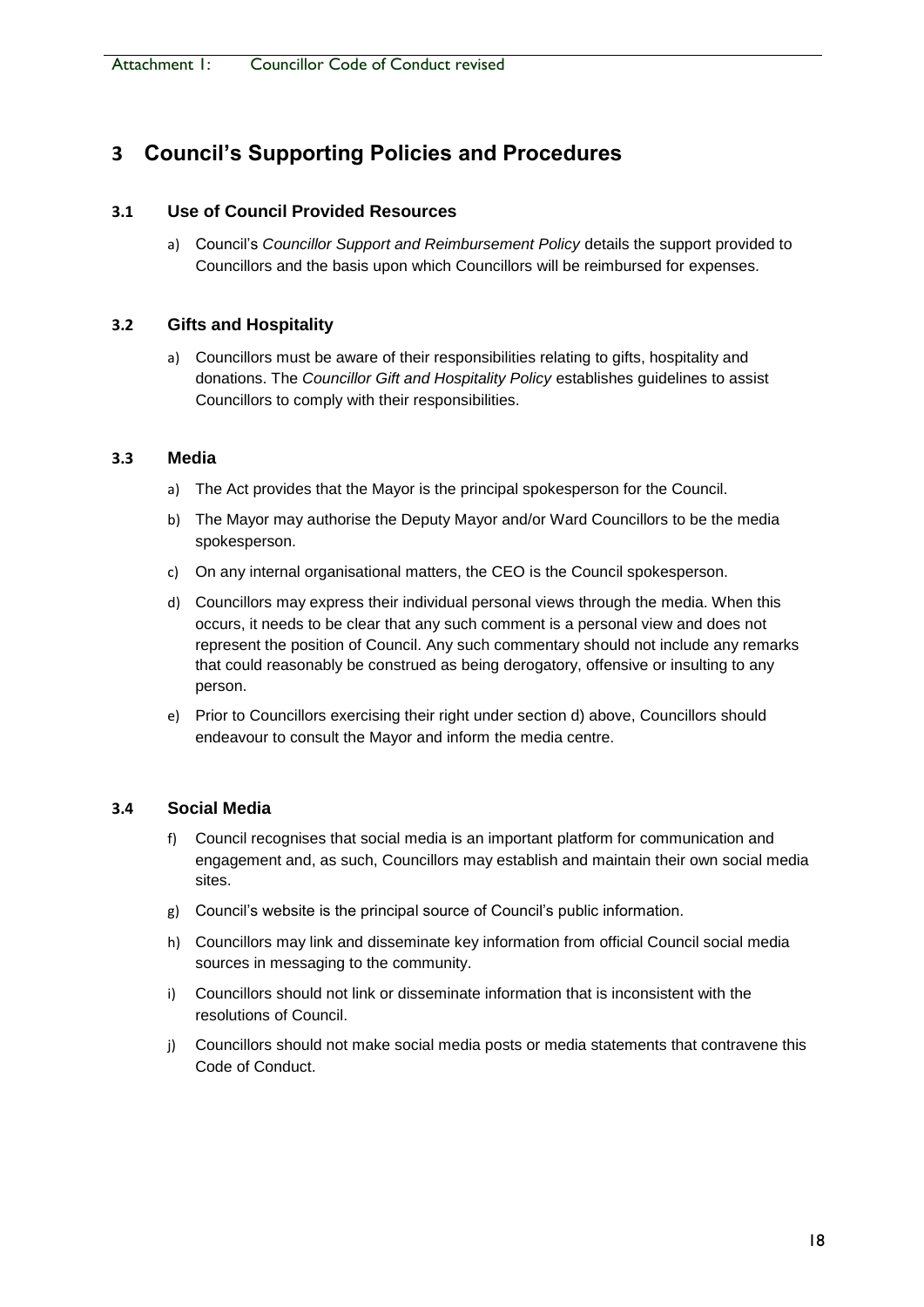#### **3.5 Communication and engagement**

- a) Council will, to the maximum extent practicable, be open and transparent in the provision of information and have information readily available to the public. Council encourages community engagement on key issues of significance by actively seeking input through community reference groups, from broad cross-sections of the community and through improved community engagement practices.
- b) Council will, to the maximum extent practicable, be open and transparent in its decision making and encourage community participation in Council meetings. Councillors, as representatives of Council, will communicate and engage with the community on Council's key directions, challenges and opportunities respectfully and in accordance with the resolutions of Council.

#### **3.6 Sharing information**

While there is a clear separation of powers between Council and the CEO, good governance is dependent upon a shared understanding of Council's priorities and a willingness to work together to achieve outcomes for the community.

a) Outside of Ordinary Council meetings and briefings, Councillors agree to share information with the organisation in the following ways:

| <b>Communication</b>    | <b>Purpose</b>                                                                                                                                                |
|-------------------------|---------------------------------------------------------------------------------------------------------------------------------------------------------------|
| <b>Channel</b>          |                                                                                                                                                               |
| 'Helpdesk – Councillor  | The 'Helpdesk - Councillor request' is the communication channel for all Councillors to                                                                       |
| request'                | log queries. Councillors will receive a weekly councillor request report by email.                                                                            |
| Emails                  | Emails should be directed to the Executive Leadership Team or Managers only and may                                                                           |
|                         | be logged as 'Helpdesk - Councillor request' if appropriate.                                                                                                  |
| Phone contact           | Phone contact should be limited to the Executive Leadership Team and Managers and<br>not other staff.                                                         |
| Face to Face meetings   | Meetings will be held with the Executive Leadership Team and Senior Managers. Other<br>officers will attend by invitation from the Executive Leadership Team. |
| Councillor briefings    | Briefings are the primary channel for sharing information about Council's strategic                                                                           |
|                         | priorities and initiatives in preparation for Council's formal consideration of issues.                                                                       |
|                         | They are a forum for Councillor questions, consideration of options and providing                                                                             |
|                         | feedback but are not a decision making forum.                                                                                                                 |
| <b>Councillor Notes</b> | A weekly email publication for information on events, key projects and service updates.                                                                       |
| Council's website       | Council maintains its website to provide transparent and up to date information to the                                                                        |
|                         | community. The 'Hot Topics' section will provide information on any critical issues of                                                                        |
|                         | interest to Councillors and community.                                                                                                                        |
| CEO performance         | The monthly CEO report provides Council and the community with updates on Council's                                                                           |
| report                  | performance. It focuses on the delivery of the Council Plan and updates on financial                                                                          |
|                         | and non-financial performance targets.                                                                                                                        |

- b) Council staff will provide the information sought in a considered, responsive and timely manner. Councillors cannot direct staff, set priorities or deadlines.
- c) Councillor requests must be reasonable and consistent with existing policies, budgets, Council resolutions, priorities and resources. Councillors do not have individual authority; only Council, through a formally constituted resolution, can direct the organisation to provide information.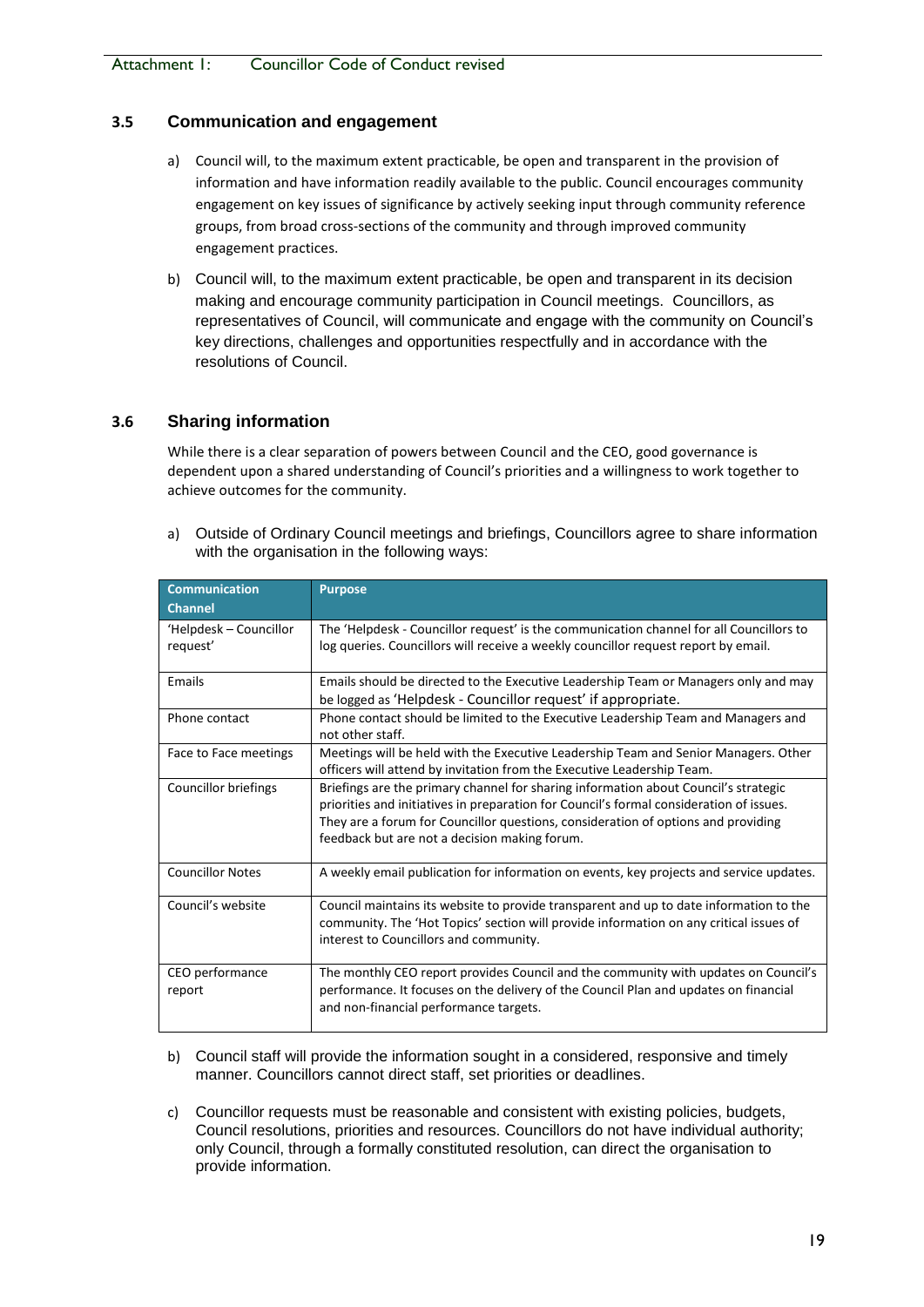### Attachment I: Councillor Code of Conduct revised

d) For requests which are considered of interest to the whole of Council, or a subset of councillors, staff will copy any written communication to or from the Councillor to those councillors.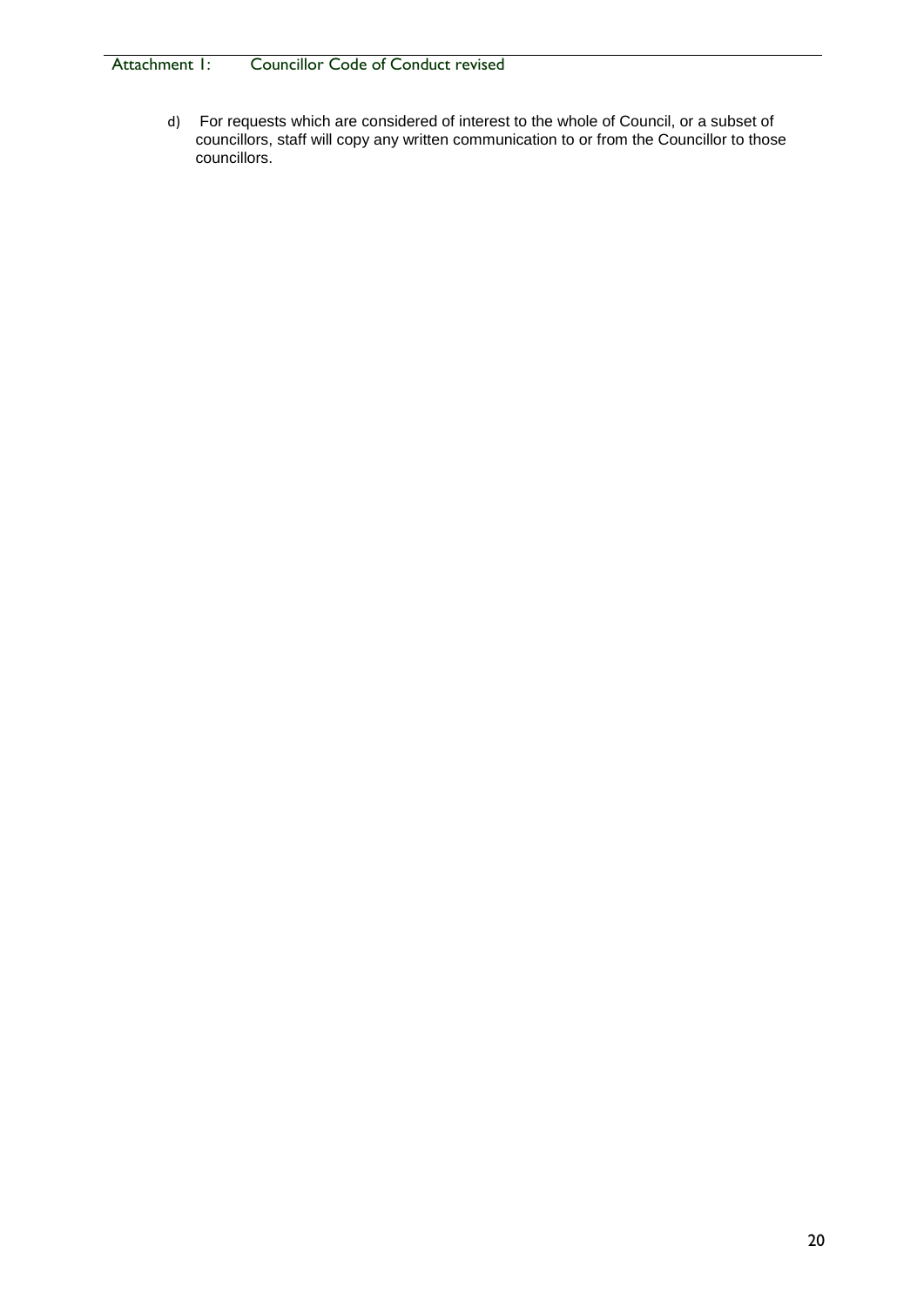## **4 Council's Internal Issue Resolution Procedure**

The issue resolution procedure has three primary elements. Firstly and most importantly is 'prevention'. Agreed behaviours and building a team work culture prevent contraventions of the Councillor Code of Conduct and fosters high performance and achievement. Secondly, 'early intervention'. Through identifying any issues early and taking corrective action, serious contraventions can be avoided. Finally, referral to an independent arbiter, or for serious contraventions, referral to a Councillor Conduct Panel or VCAT, as prescribed by the Act.

| <b>Step 1: Prevention</b>                                         |                                                                                                                                                                                                                                                                                                                                                                                                                                                                                                                                                                                                                                                                                                                                                                                                                                                                                                                                                                                                                                                                                                                                                                                                                                                                                    |                                        |  |
|-------------------------------------------------------------------|------------------------------------------------------------------------------------------------------------------------------------------------------------------------------------------------------------------------------------------------------------------------------------------------------------------------------------------------------------------------------------------------------------------------------------------------------------------------------------------------------------------------------------------------------------------------------------------------------------------------------------------------------------------------------------------------------------------------------------------------------------------------------------------------------------------------------------------------------------------------------------------------------------------------------------------------------------------------------------------------------------------------------------------------------------------------------------------------------------------------------------------------------------------------------------------------------------------------------------------------------------------------------------|----------------------------------------|--|
|                                                                   | <b>Key Actions</b>                                                                                                                                                                                                                                                                                                                                                                                                                                                                                                                                                                                                                                                                                                                                                                                                                                                                                                                                                                                                                                                                                                                                                                                                                                                                 | <b>Responsible</b><br><b>Authority</b> |  |
| Preventative steps<br>to avoid a<br>contravention of<br>this Code | Councillors are committed to fostering good working relationships<br>between Councillors and with the organisation. Building a constructive<br>working environment where differences are respected and a collective<br>strategic focus is prioritised are a benefit the community. To enable<br>this, Councillors will commit to:<br>Developing and working to a set of agreed team values<br>and behaviours<br>Have regular 'check-ins' on the team values and<br>$\bullet$<br>behaviours as part of the weekly Councillor meeting time<br>Holding quarterly workshops to review the team values<br>$\bullet$<br>and behaviours with the support of an external facilitator<br>respectfully hold each other to account to the agreed<br>values and behaviours<br>Examples of agreed team behaviours include:<br>Upholding the decisions of Council, even where it is not a<br>$\bullet$<br>unanimous decision and respectfully communicate the<br>decision.<br>Being willing to learn and being open minded<br>$\bullet$<br>Respectfully listening and being open to other peoples'<br>$\bullet$<br>views<br>Being positive and constructive<br>$\bullet$<br>Engaging in creative and constructive problem solving<br>$\bullet$<br>Staying focused on agreed strategic priorities | <b>Councillors</b>                     |  |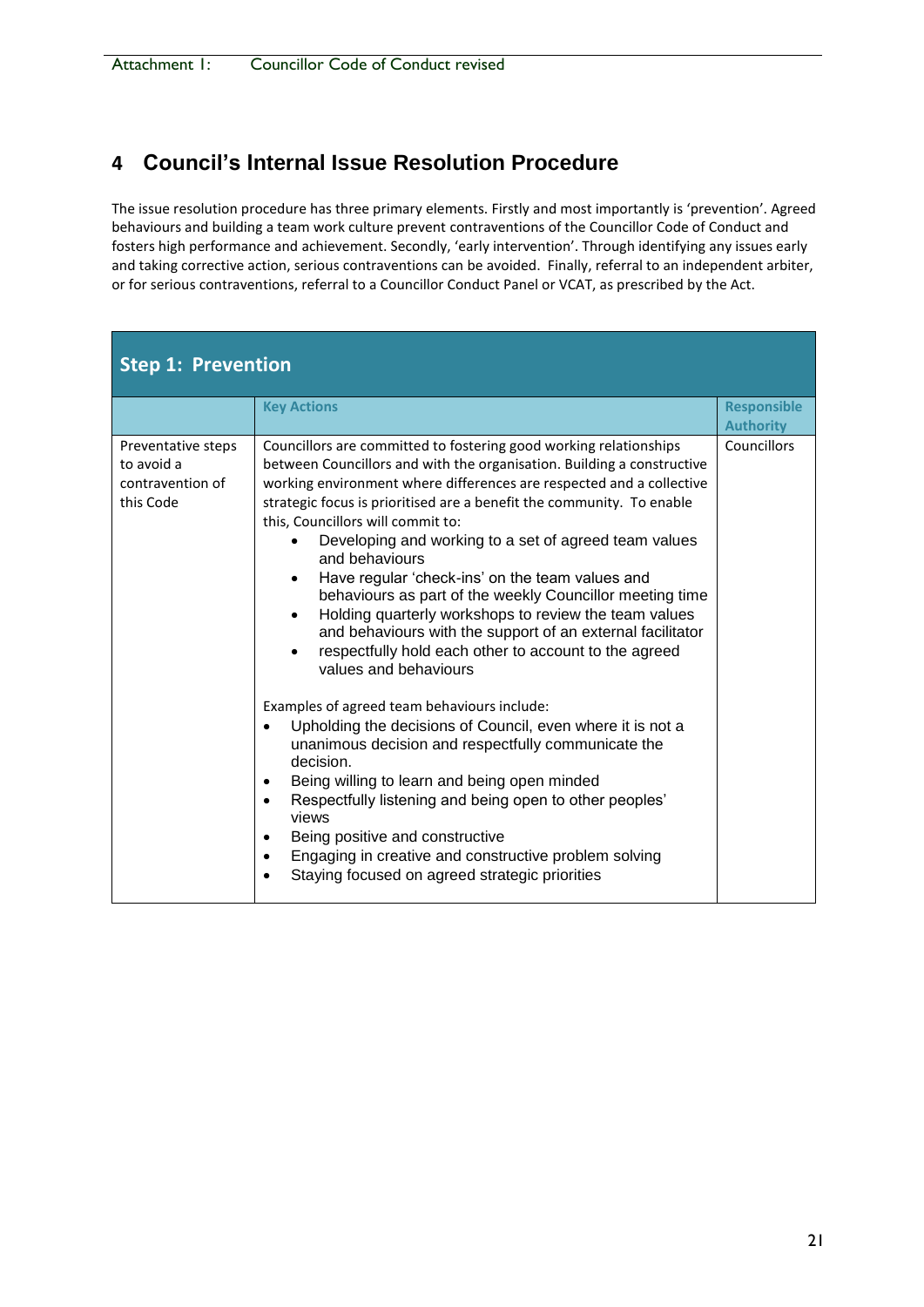| <b>Step 2: Early Intervention</b>                                                                                                                                                                |                                                                                                                                                                                                                                                                                                                                                                                                                                                                                                                                                                                                                                                                                                                                                                                                                                                                                 |                                        |  |
|--------------------------------------------------------------------------------------------------------------------------------------------------------------------------------------------------|---------------------------------------------------------------------------------------------------------------------------------------------------------------------------------------------------------------------------------------------------------------------------------------------------------------------------------------------------------------------------------------------------------------------------------------------------------------------------------------------------------------------------------------------------------------------------------------------------------------------------------------------------------------------------------------------------------------------------------------------------------------------------------------------------------------------------------------------------------------------------------|----------------------------------------|--|
| <b>Situation</b>                                                                                                                                                                                 | <b>Key Actions</b>                                                                                                                                                                                                                                                                                                                                                                                                                                                                                                                                                                                                                                                                                                                                                                                                                                                              | <b>Responsible</b><br><b>Authority</b> |  |
| Concerns<br>a)<br>with<br>behaviour<br>demonstrated<br>by a<br>Councillor                                                                                                                        | Councillors will:<br>Use "Councillor Only Time" to respectfully and constructively<br>$\bullet$<br>raise issues for discussion and resolution<br>Respectfully "call" each other on behaviours "in the moment"<br>$\bullet$                                                                                                                                                                                                                                                                                                                                                                                                                                                                                                                                                                                                                                                      | Councillors                            |  |
| Conduct by<br>b)<br>councillor that<br>is inconsistent<br>with the Code<br>and requires<br>intervention                                                                                          | Mayor is to be notified in writing, providing details of the<br>$\bullet$<br>alleged contravention, when it occurred and who it involved.<br>Mayor will assess the information<br>$\bullet$<br>Mayor will speak with relevant councillor/s or concerned<br>$\bullet$<br>parties and provide an opportunity for them to be heard,<br>where appropriate.<br>Mayor will send a written confirmation to the councillor/s and<br>$\bullet$<br>concerned parties confirming whether the matter was<br>discussed and how it was resolved.                                                                                                                                                                                                                                                                                                                                              | Mayor                                  |  |
| If the matter<br>c)<br>cannot be<br>resolved by<br>the Mayor, or<br>relates to an<br>alleged<br>contravention<br>of the Code<br>by the Mayor<br>which cannot<br>be resolved<br>by other<br>means | Councillor/s to notify the Principal Conduct Officer (PCO) in<br>$\bullet$<br>writing, providing details of the alleged contravention, when<br>it occurred and who it involved.<br>PCO will carry out a preliminary assessment of the<br>$\bullet$<br>information and speak with relevant councillor/s or<br>concerned parties and provide an opportunity for them to be<br>heard.<br>If the PCO determines there is need for an external<br>$\bullet$<br>mediator, then one will be appointed. Meetings will be<br>arranged between the parties at a mutually agreeable time<br>and each be given an opportunity to be heard.<br>The mediator will conduct one or more meetings with the<br>$\bullet$<br>parties at a mutually agreeable time.<br>The mediator will send all parties, including the PCO,<br>$\bullet$<br>written confirmation of how this matter was resolved. | PCO                                    |  |

#### **Differing roles of mediator and arbiter**

*External mediator* – a mediator will facilitate a discussion between parties and can provide suggestions to resolve any matters.

*External arbiter* – a suitably independent arbiter can make a determination and recommendations in resolving a matter. Their findings and recommendations will be reported to Council.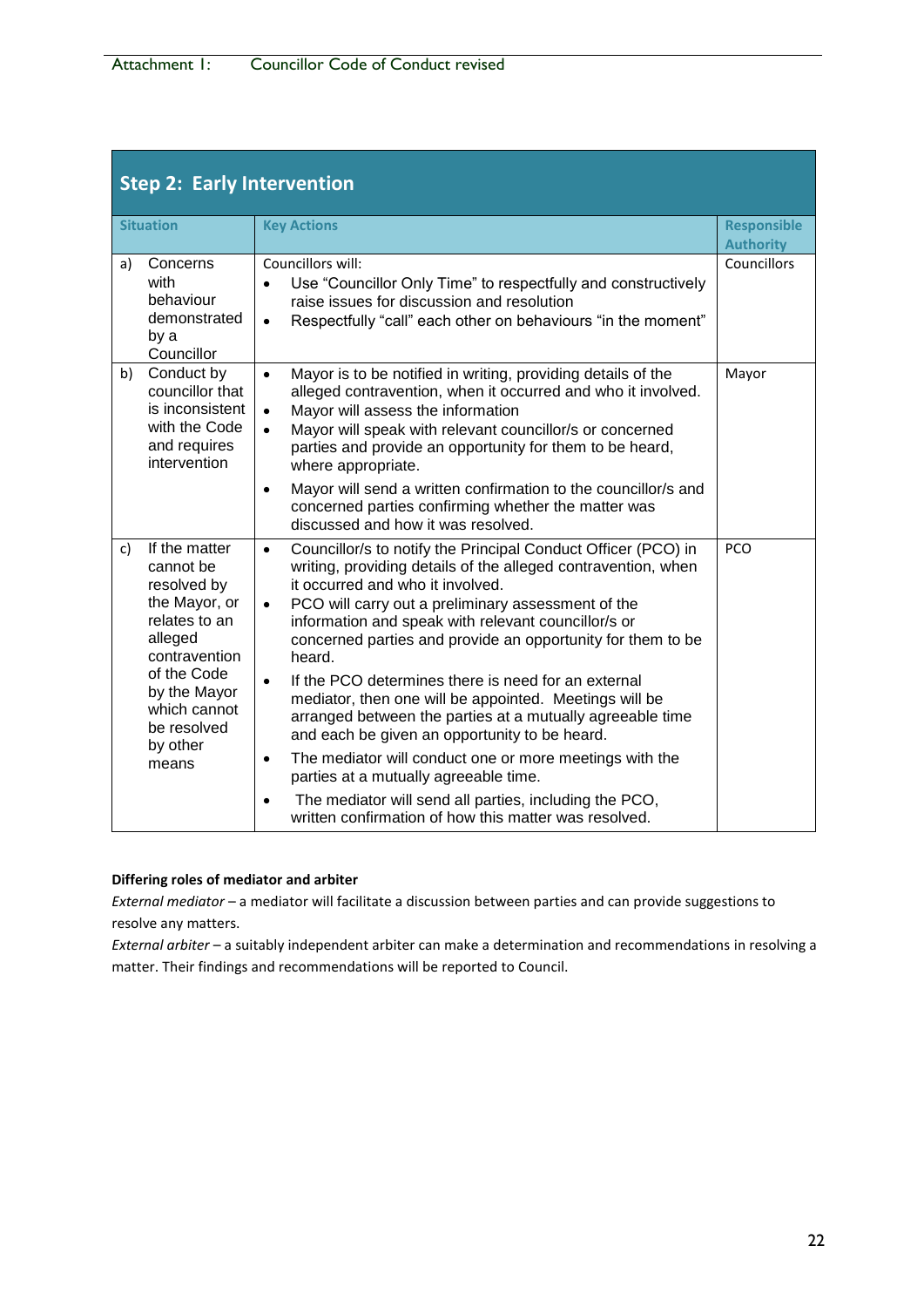| <b>Step 3: Referral to an independent arbiter</b>                                                                                                                                      |                                                                                                                                                                                                                                                                                                                                                                                                                                                                                                                                                                                                                                                                                                                                                                                                                                                       |                                        |  |
|----------------------------------------------------------------------------------------------------------------------------------------------------------------------------------------|-------------------------------------------------------------------------------------------------------------------------------------------------------------------------------------------------------------------------------------------------------------------------------------------------------------------------------------------------------------------------------------------------------------------------------------------------------------------------------------------------------------------------------------------------------------------------------------------------------------------------------------------------------------------------------------------------------------------------------------------------------------------------------------------------------------------------------------------------------|----------------------------------------|--|
| <b>Situation</b>                                                                                                                                                                       | <b>Key Actions</b>                                                                                                                                                                                                                                                                                                                                                                                                                                                                                                                                                                                                                                                                                                                                                                                                                                    | <b>Responsible</b><br><b>Authority</b> |  |
| Failure by a<br>Councillor to<br>agree with a<br>mediated<br>agreement or<br>where<br>mediation does<br>not occur or it<br>occurs but<br>does not result<br>in a mediated<br>agreement | Councillor/s to notify the Principal Conduct Officer (PCO) in<br>$\bullet$<br>writing, providing details of the alleged contravention, when<br>it occurred and who it involved.<br>PCO will carry out a preliminary assessment of the<br>$\bullet$<br>information and speak with relevant councillor/s or<br>concerned parties and provide an opportunity for them to be<br>heard.<br>The PCO will then appointment an independent arbiter.<br>٠<br>Meetings with the independent arbiter will be arranged with<br>$\bullet$<br>each of the parties at a mutually agreeable time with an<br>opportunity to each be heard.<br>The arbiter will send all parties, including the PCO, written<br>٠<br>confirmation of how this matter was resolved with their<br>findings and details of any recommended sanctions which<br>will be reported to Council. | PCO/Council                            |  |

| Step 4: Referral for misconduct, serious misconduct and gross misconduct                                                                                                                                                                                                                                                                                                                                                                                                                               |                                                                                                                                                |  |  |
|--------------------------------------------------------------------------------------------------------------------------------------------------------------------------------------------------------------------------------------------------------------------------------------------------------------------------------------------------------------------------------------------------------------------------------------------------------------------------------------------------------|------------------------------------------------------------------------------------------------------------------------------------------------|--|--|
| <b>Degrees of Seriousness</b>                                                                                                                                                                                                                                                                                                                                                                                                                                                                          | <b>Key Actions</b>                                                                                                                             |  |  |
| Misconduct (which includes failing to comply with a<br>council's internal resolution procedure, such as a<br>failure to abide by decision of Council in relation to a<br>contravention of the Code and repeated<br>contraventions of Councillor Conduct Principles)                                                                                                                                                                                                                                    | Following a Council Resolution, the PCO will<br>contact the Principal Councillor Conduct Registrar<br>and apply for a Councillor Conduct Panel |  |  |
| Serious misconduct (which includes failing to comply<br>with a panel process, bullying, improperly directing<br>staff, releasing confidential information and repeated<br>misconduct. Bullying, which is a form of serious<br>misconduct, is defined as repeated unreasonable<br>behaviour that creates a risk to the health and safety<br>of another Councillor or member of Council staff. This<br>is consistent with the definition of bullying used in the<br>Fair Work Act 2009 and by WorkSafe). | Following a Council Resolution, the PCO will<br>contact the Principal Councillor Conduct Registrar<br>and apply for a Councillor Conduct Panel |  |  |
| Gross misconduct (which includes behaviour that                                                                                                                                                                                                                                                                                                                                                                                                                                                        | Following a Council Resolution, the PCO will                                                                                                   |  |  |
| demonstrates that a councillor is not of good                                                                                                                                                                                                                                                                                                                                                                                                                                                          | contact the Chief Municipal Inspectorate and                                                                                                   |  |  |
| character or is unfit to hold the office of Councillor).                                                                                                                                                                                                                                                                                                                                                                                                                                               | request that the matter be referred to VCAT.                                                                                                   |  |  |

## **5 Review Period of the Councillor Code of Conduct**

Council may periodically review the Councillor Code of Conduct, in addition to the statutory requirements to review the Code of Conduct after each General Election, to ensure it remains relevant to the operations of Council. Administrative changes that do not materially alter the Councillor Code of Conduct will be made to the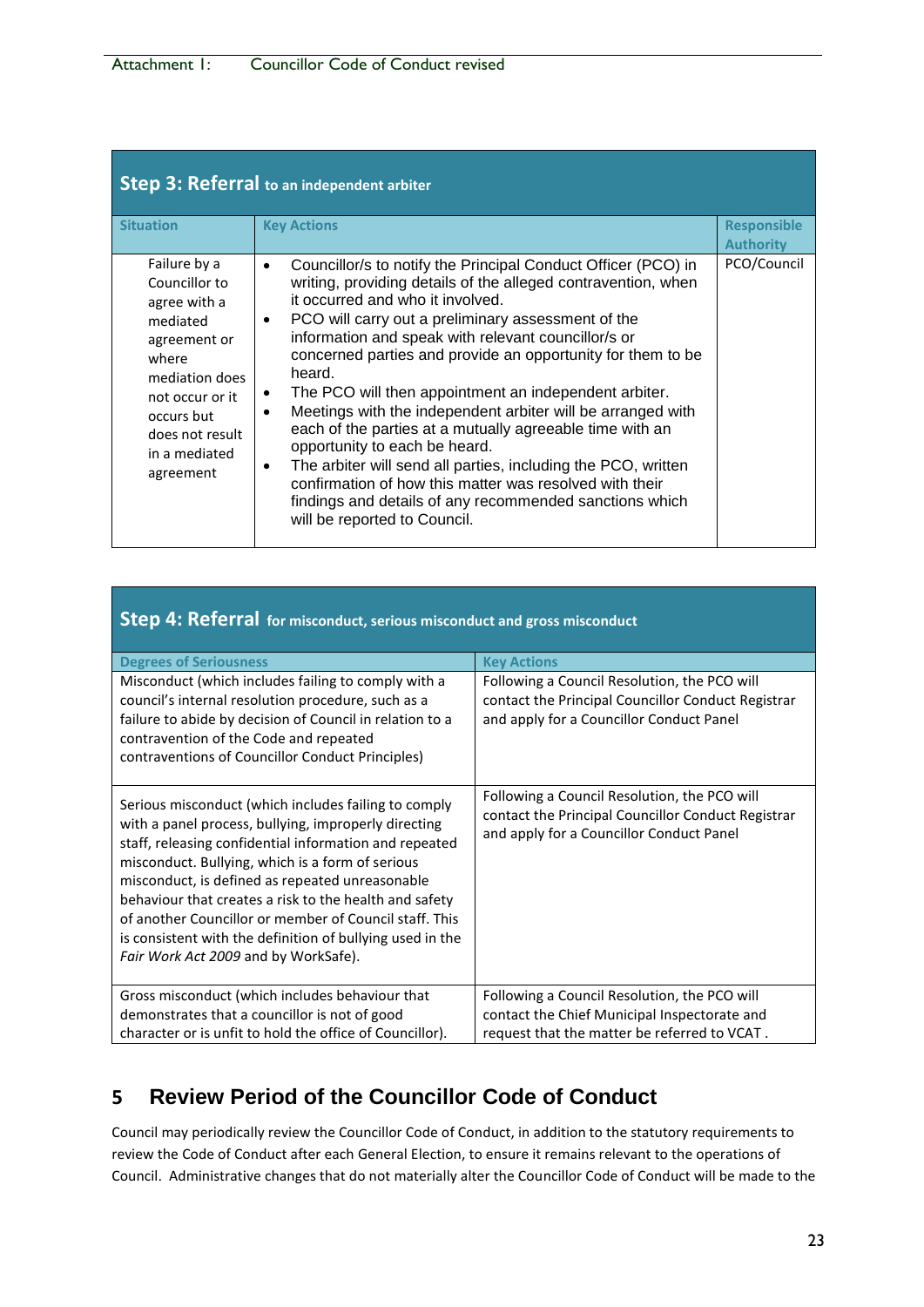document as needed (for example minor changes to legislation). Any other significant changes will made through Council resolution.

## **6 Councillor Endorsement**

This Councillor Code of Conduct was adopted by Port Phillip City Council on 28 June 2016 and reviewed by Council at a Special Council meeting held on 15 February 2017. In signing below each Councillor declares in accordance with section 76C(1) of the Local Government Act 1989 that they have read and agree to abide by the Code by signing their declaration in the presence of the Interim Chief Executive Officer.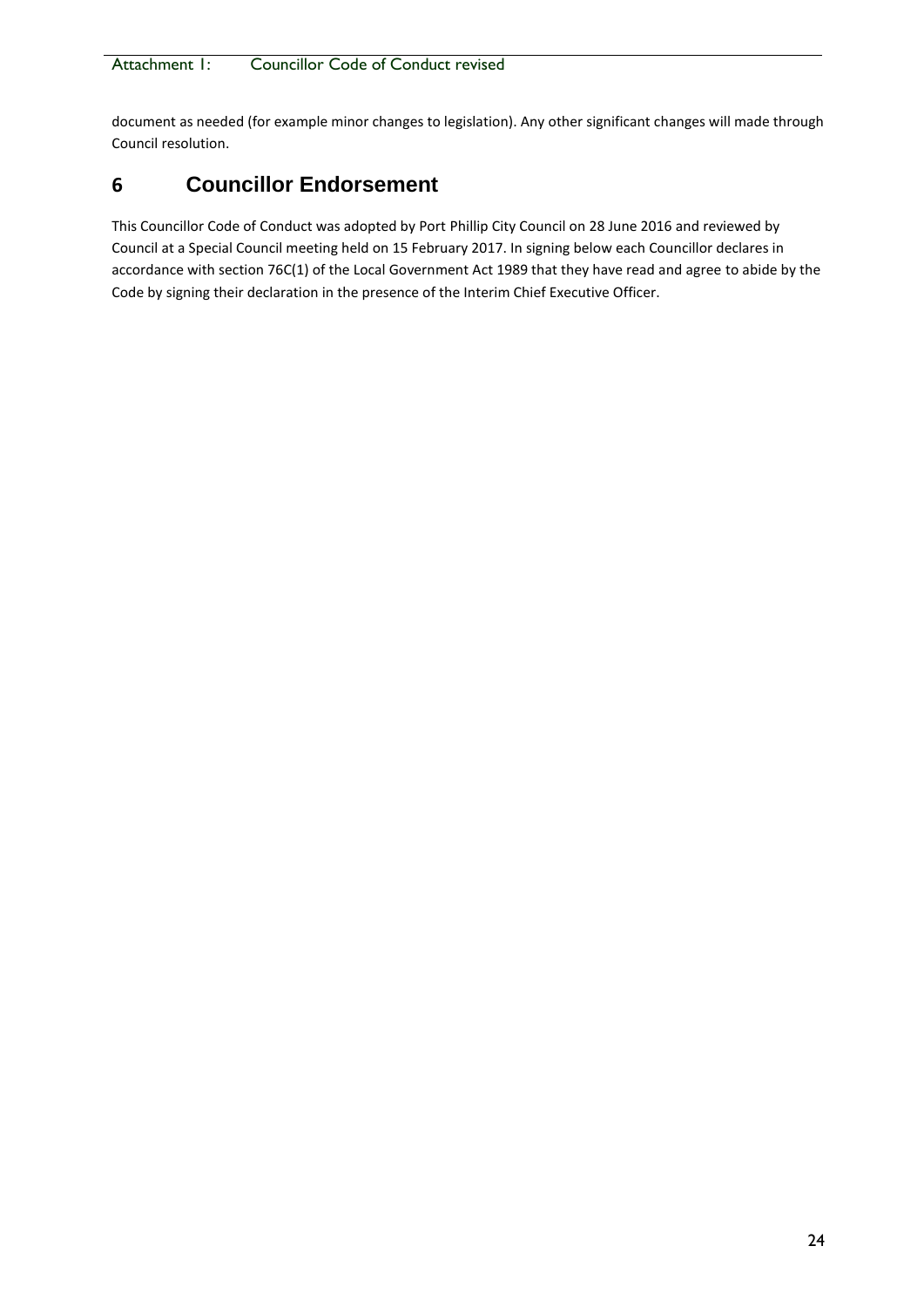### Attachment I: Councillor Code of Conduct revised

| I, Councillor Tim Baxter, declare that I have read the Councillor Code of Conduct for the Port Phillip City Council<br>adopted on 15 February 2017, and declare that I will abide by this Code. |      |  |
|-------------------------------------------------------------------------------------------------------------------------------------------------------------------------------------------------|------|--|
| <b>Councillor Tim Baxter</b>                                                                                                                                                                    |      |  |
|                                                                                                                                                                                                 |      |  |
|                                                                                                                                                                                                 |      |  |
| Signature                                                                                                                                                                                       | Date |  |
| Witnessed by Carol Jeffs, Interim CEO                                                                                                                                                           |      |  |
|                                                                                                                                                                                                 |      |  |
|                                                                                                                                                                                                 |      |  |
| Signature                                                                                                                                                                                       | Date |  |

I, Councillor Louise Crawford, declare that I have read the Councillor Code of Conduct for the Port Phillip City Council adopted on 15 February 2017, and declare that I will abide by this Code.

Councillor Louise Crawford

**Signature Date** 

Witnessed by Carol Jeffs, Interim CEO

Signature **Date** 

| I, Councillor Dick Gross, declare that I have read the Councillor Code of Conduct for the Port Phillip City Council<br>adopted on 15 February 2017, and declare that I will abide by this Code. |      |  |
|-------------------------------------------------------------------------------------------------------------------------------------------------------------------------------------------------|------|--|
| <b>Councillor Dick Gross</b>                                                                                                                                                                    |      |  |
|                                                                                                                                                                                                 |      |  |
|                                                                                                                                                                                                 |      |  |
| Signature                                                                                                                                                                                       | Date |  |
| Witnessed by Carol Jeffs, Interim CEO                                                                                                                                                           |      |  |
|                                                                                                                                                                                                 |      |  |
|                                                                                                                                                                                                 |      |  |
| Signature                                                                                                                                                                                       | Date |  |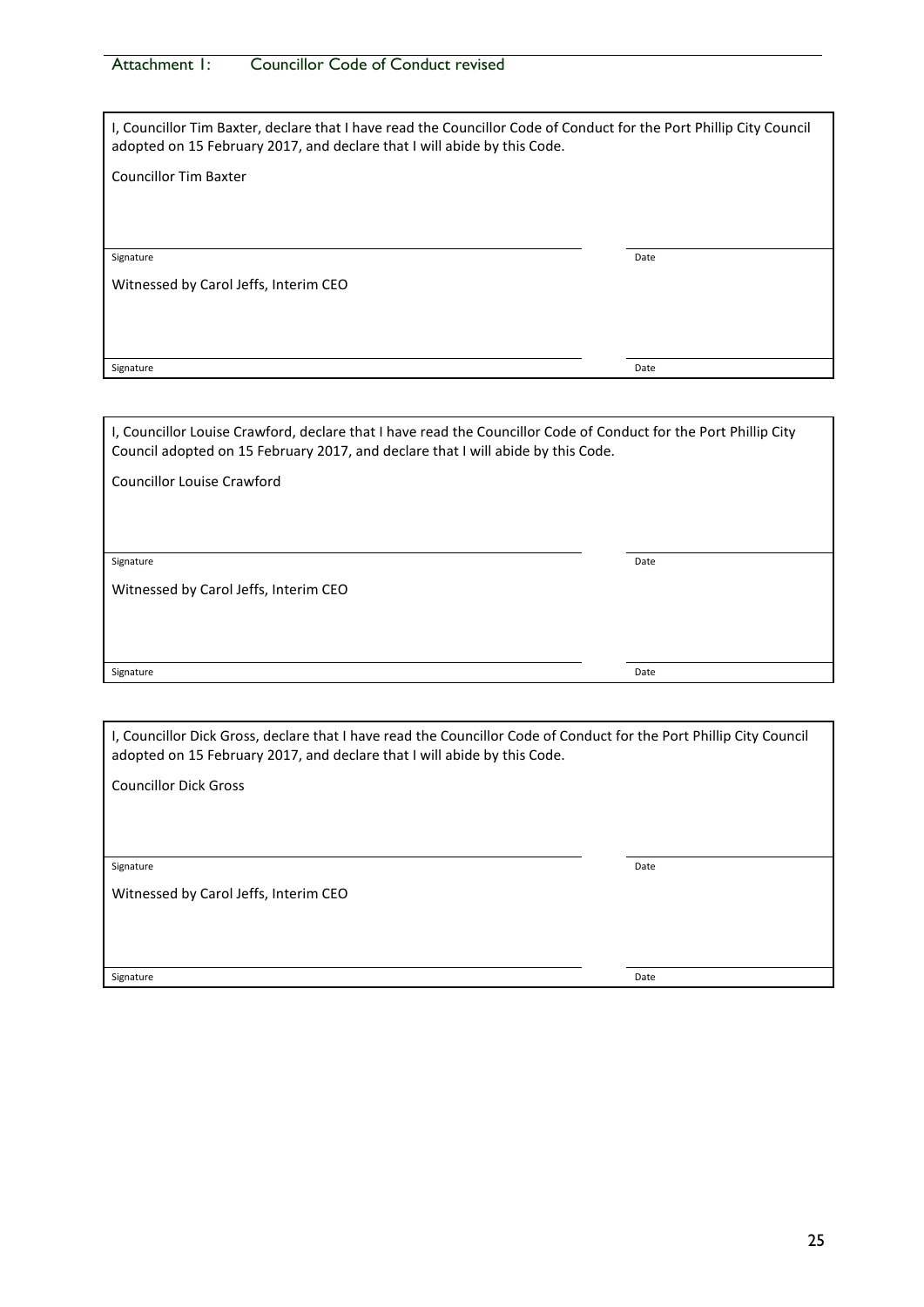| Attachment 1: | <b>Councillor Code of Conduct revised</b> |
|---------------|-------------------------------------------|
|               |                                           |

| I, Councillor Marcus Pearl, declare that I have read the Councillor Code of Conduct for the Port Phillip City<br>Council adopted on 15 February 2017, and declare that I will abide by this Code. |      |  |
|---------------------------------------------------------------------------------------------------------------------------------------------------------------------------------------------------|------|--|
| <b>Councillor Marcus Pearl</b>                                                                                                                                                                    |      |  |
|                                                                                                                                                                                                   |      |  |
|                                                                                                                                                                                                   |      |  |
| Signature                                                                                                                                                                                         | Date |  |
| Witnessed by Carol Jeffs, Interim CEO                                                                                                                                                             |      |  |
|                                                                                                                                                                                                   |      |  |
|                                                                                                                                                                                                   |      |  |
| Signature                                                                                                                                                                                         | Date |  |

I, Councillor Ogi Simic, declare that I have read the Councillor Code of Conduct for the Port Phillip City Council adopted on 15 February 2017, and declare that I will abide by this Code.

Councillor Ogi Simic

**Signature Date** 

Witnessed by Carol Jeffs, Interim CEO

Signature **Date** 

| I, Councillor Bernadene Voss, declare that I have read the Councillor Code of Conduct for the Port Phillip City<br>Council adopted on 15 February 2017, and declare that I will abide by this Code. |      |  |
|-----------------------------------------------------------------------------------------------------------------------------------------------------------------------------------------------------|------|--|
| Councillor Bernadene Voss                                                                                                                                                                           |      |  |
|                                                                                                                                                                                                     |      |  |
|                                                                                                                                                                                                     |      |  |
| Signature                                                                                                                                                                                           | Date |  |
| Witnessed by Carol Jeffs, Interim CEO                                                                                                                                                               |      |  |
|                                                                                                                                                                                                     |      |  |
|                                                                                                                                                                                                     |      |  |
| Signature                                                                                                                                                                                           | Date |  |